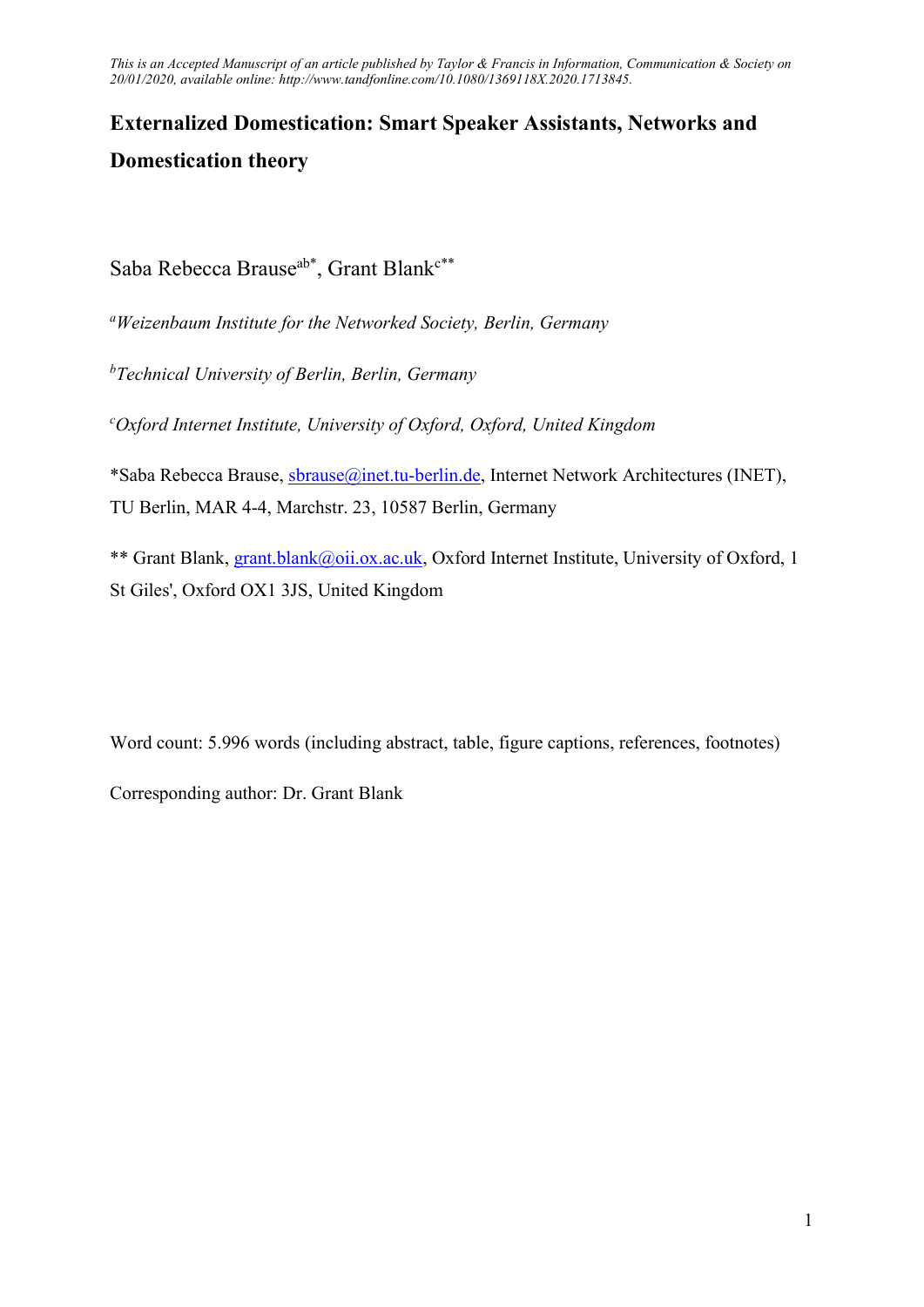## Externalized Domestication: Smart Speaker Assistants, Networks and Domestication theory

Framed by domestication theory, affordances and use genres, this study explores early adopters' uses of smart speaker assistants (SSAs), like Amazon Echo (Alexa) and Google Home. Based on semi-structured, in-depth interviews, we develop a typology of use genres, and describe spatially distributed uses. The interviews revealed six use genres that go beyond the well-known convenience and entertainment. Specifically, the use genres of companionship, self-control and productivity, sleep aid, health care, peace of mind and increased accessibility emerged from participants' accounts. In addition, we found spatially distributed uses based on the users' perception of the spatial affordances of SSAs. These spatially distributed uses lead us to propose the process of externalization as a necessary extension of domestication theory for the appropriation of networked devices.

Keywords: smart speaker assistants, Domestication theory, affordances, Amazon Alexa, Google Home, externalization

## Introduction

The first stand-alone in-home voice assistant devices – "smart speaker assistants" (SSAs) —became available in 2014. By 2018, 24% of US households owned an SSA (Nielsen, 2018), reaching 20% of UK households by 2019 (Ofcom, 2019). While 'smart speaker' is the most common name for these devices, we use 'smart speaker assistant' to stress the existence of an integrated assistant beyond a connected speaker. SSAs are voicecontrolled by the user and *smart*, meaning they respond to natural language user requests (Hoy, 2018). They come in various shapes and sizes; some models have screens and cameras.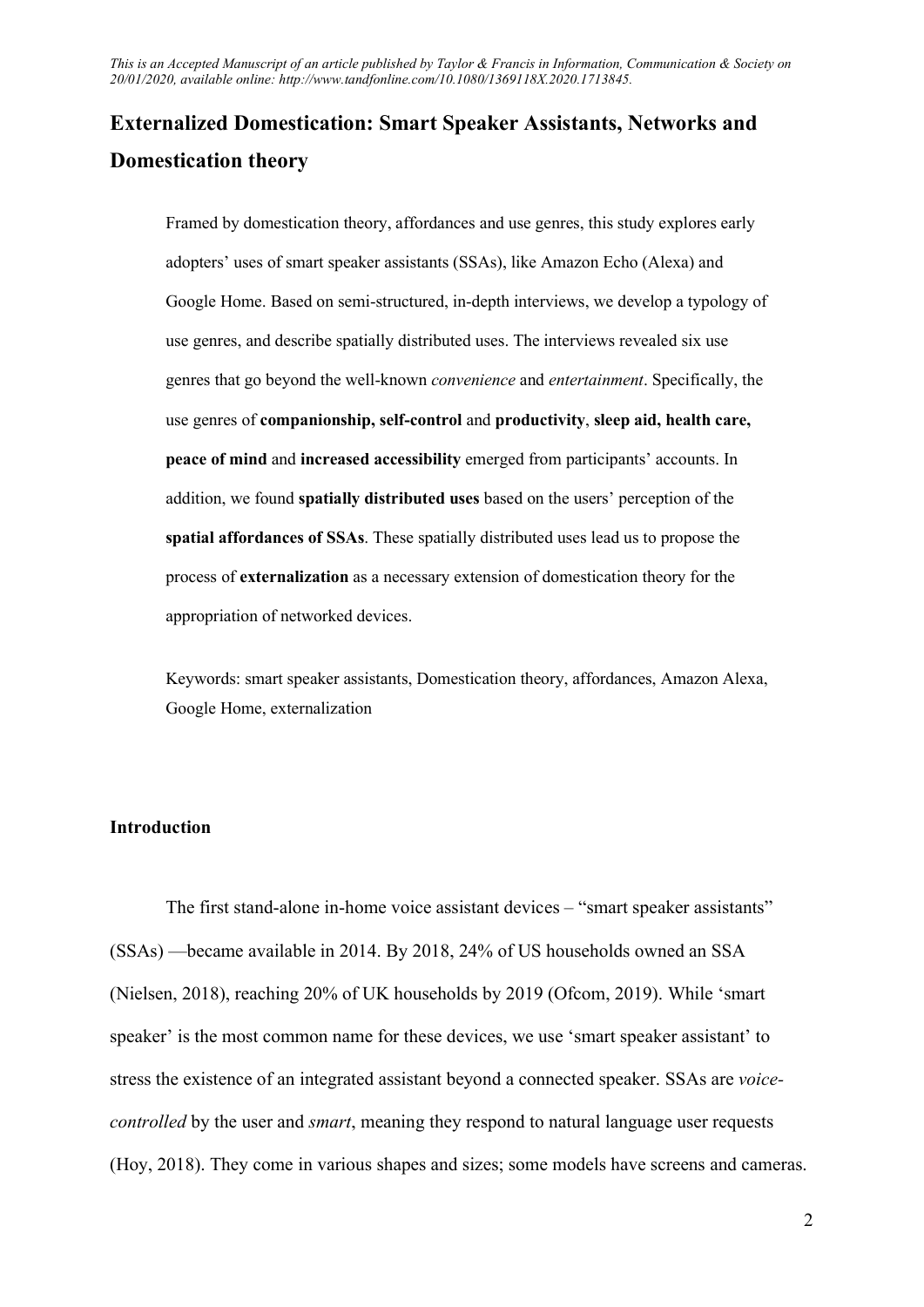Increasingly, SSAs are integrated with other home appliances, allowing people to control thermostats, light bulbs, TVs, security cameras, locks, or sprinklers. Amazon devices have the ability to 'drop in' - or use an Echo device as an intercom to another Echo in an entirely different location, like someone else's house. SSAs can be customized with 'skills' (Amazon) or 'actions' (Google), downloadable from an online store (Hoy, 2016).

Although there have been studies of the form and frequency of users' requests, we draw on domestication theory to examine SSA use in greater depth. More specifically, we investigate the research question:

#### What use genres have been created to domesticate SSAs?

To do so, we develop a typology of use genres (Bakardjieva, 2005, 2006) and describe how spatially dispersed uses of SSAs blur the boundaries of the household. Further, the remote, dispersed, networked affordances of 'smart home' devices are not well captured by the core concepts of domestication theory, which suggests a needed theoretical extension that we call "externalization". We explore the rationale for and implications of this new concept in a separate section below.

This paper is structured in four parts. First, we summarize previous work on SSAs and present our theoretical framework. Second, we describe our methodology. Then we report our findings. Finally, we describe externalization and we conclude with the implications of our findings for the study of the appropriation of always-on networked devices.

## Literature review

Few have studied user experiences with SSAs, and the research is somewhat disconnected. Early work focused on users' experience with smartphone-based, mobile assistants. Kiseleva et al. (2016) identified control of the mobile phone, web searches and structured search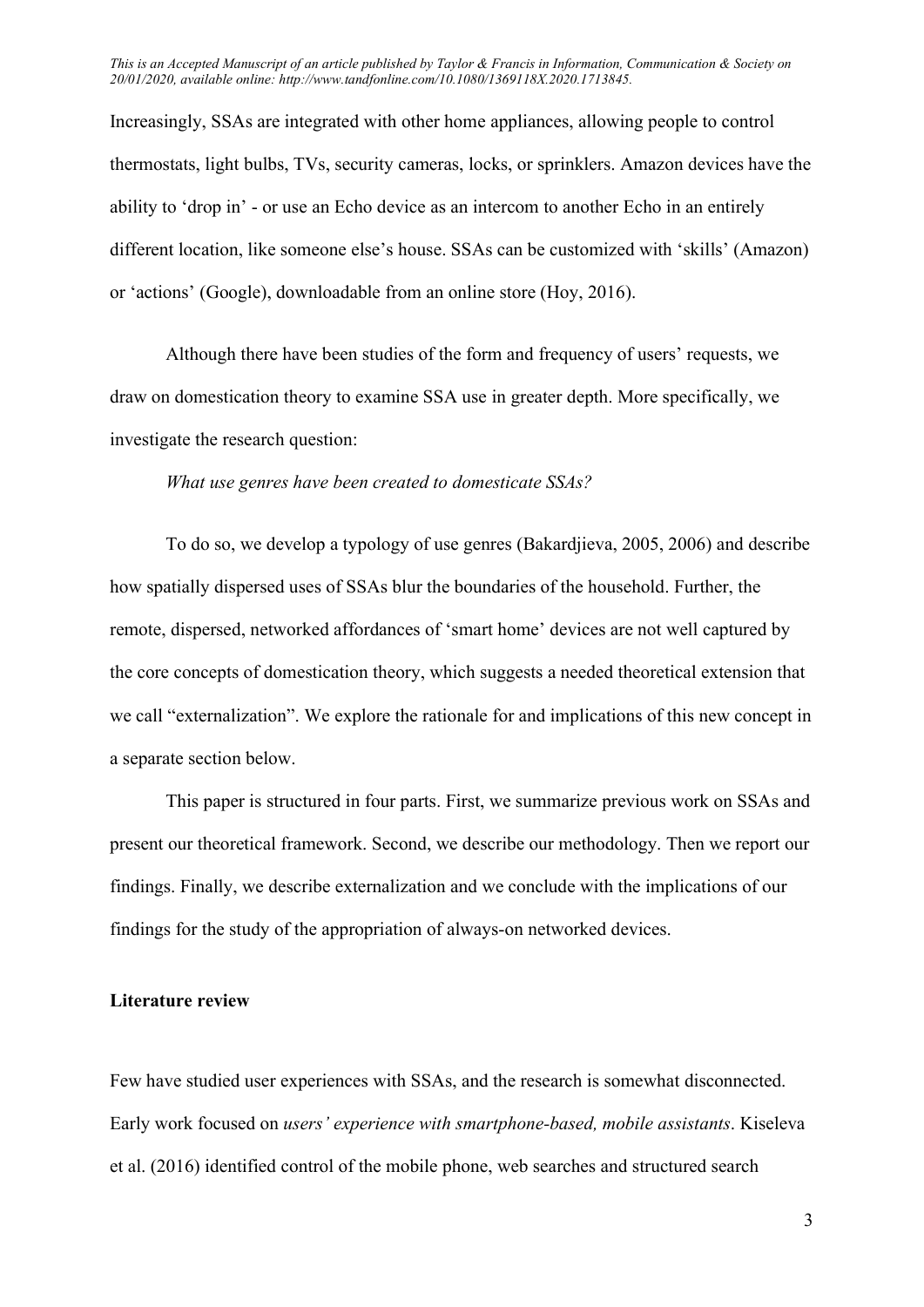dialogues as typical use scenarios, and found high satisfaction levels amongst users. Luger and Sellen (2016) found that convenience and time-saving through the 'hands free' use and the ability to multi-task were key use cases.

Studies of stand-alone in-home SSAs focused on the form and frequency of users' requests towards SSAs. Considering form, Burton and Gaskin (2019) found that people who treat children with politeness also treat digital assistants politely. Porcheron, Fischer, Reeves, and Sharples (2018) showed that commands were embedded amongst everyday family activities and that control over the SSA followed the 'politics of the home' (p.5). Regarding frequency, Bentley et al. (2018) found that the median household performed 4.1 commands per day, and that the most frequent requests were for 'music' (40%) and 'information' (17%). Lopatovska et al. (2018) identified information searches, content requests for 'entertainment' jokes, music or games - and the control of other home devices as the most common requests.

The only investigation of SSA use types so far explored use by *people with disabilities* (Pradhan, Mehta, and Findlater, 2018). They found that SSAs were easier to use than other devices and improved everyday independence. They found unexpected use cases: speech therapy, learning support and memory support.

Rather than how and when users address their SSAs, we look at what use genres they have developed. We seek to understand the role the devices play in users' lives. Convenience (Luger & Sellen, 2016) and entertainment (Lopatvska et al., 2018) have been previously identified as use cases – albeit in a mobile context (Luger & Sellen, 2016) and deduced from content requests (Lopatovska et al., 2018). We therefore emphasize other use cases to understand the variety of ways in which SSAs become meaningful. Similar to work on social media (Hogan & Quan-Haase, 2010), we focus on uses beyond requests to identify more long-term, stable uses and reach more generalizable claims.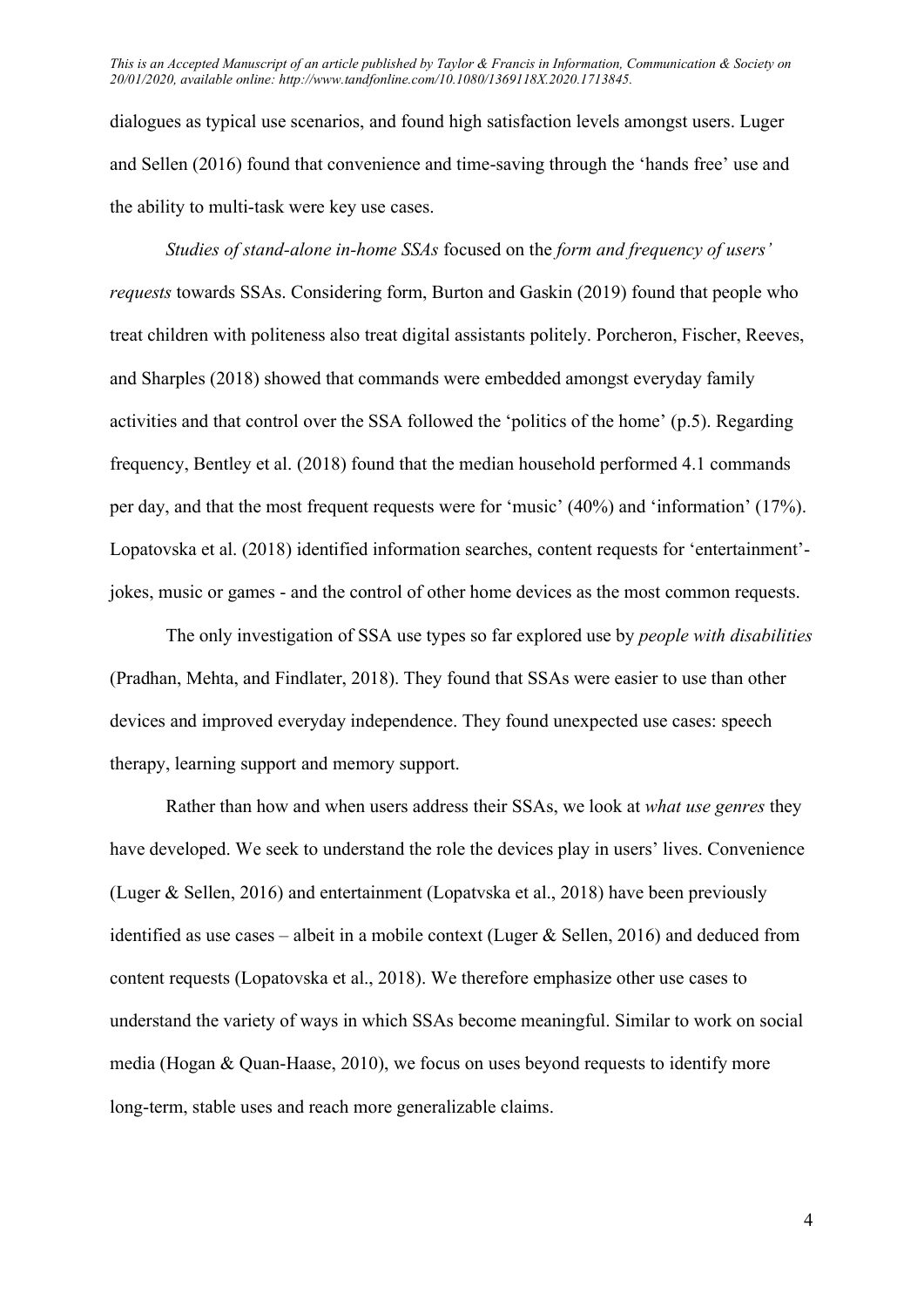### Theoretical frameworks: Technology adoption and use

Domestication and the 'moral economy' in the home

Domestication theory was developed to describe and analyse how technologies become a part of users' everyday lives, usually in domestic environments (Berker, Hartmann, Punie, & Ward, 2006). Domestication describes four dimensions of technology appropriation– commodification, objectification, incorporation and conversion (Silverstone, 2006).

*Commodification* refers to the initial appropriation step  $-$  often the purchase  $-$  which brings the technology into the home, '"packaged" …with dreams and fantasies, hopes and anxieties' (Silverstone, 2006, p.234). Such dreams and anxieties are shaped through public representations of the technology, e.g. advertising (du Gay, Hall, Janes, McKay, & Negus, 2013). Objectification relates to the physical location in the home. Incorporation refers to temporal integration into the domestic life, such as the frequency of use and the development of 'everyday routine(s)' around the technology (Haddon, 2004, pp.139-140). Finally, conversion relinks the domestication process to the outside world, through display, sharing, discussion, and acquiring skills and literacies (Silverstone, 2006).

The domestication of technologies into the home is related to wider socio-technical developments and to the needs and interests of the household. The domestication of technologies is shaped by the users' 'micro-regulation of the medium' (Bakardjieva, 2005, p.138). Micro-regulation refers to decisions in a household about how, when and where to use the technology. It is based on the premise that homes have an alternative 'moral economy', separate from the 'formal or more objective economy' (Silverstone, Hirsch, & Morley, 1992, p.14). The home moral economy includes a 'domestic culture', which has its own values and interests (p.14). This alternative domestic culture and moral economy provide the basis for appropriating and using the technologies in ways that the formal economy may not originally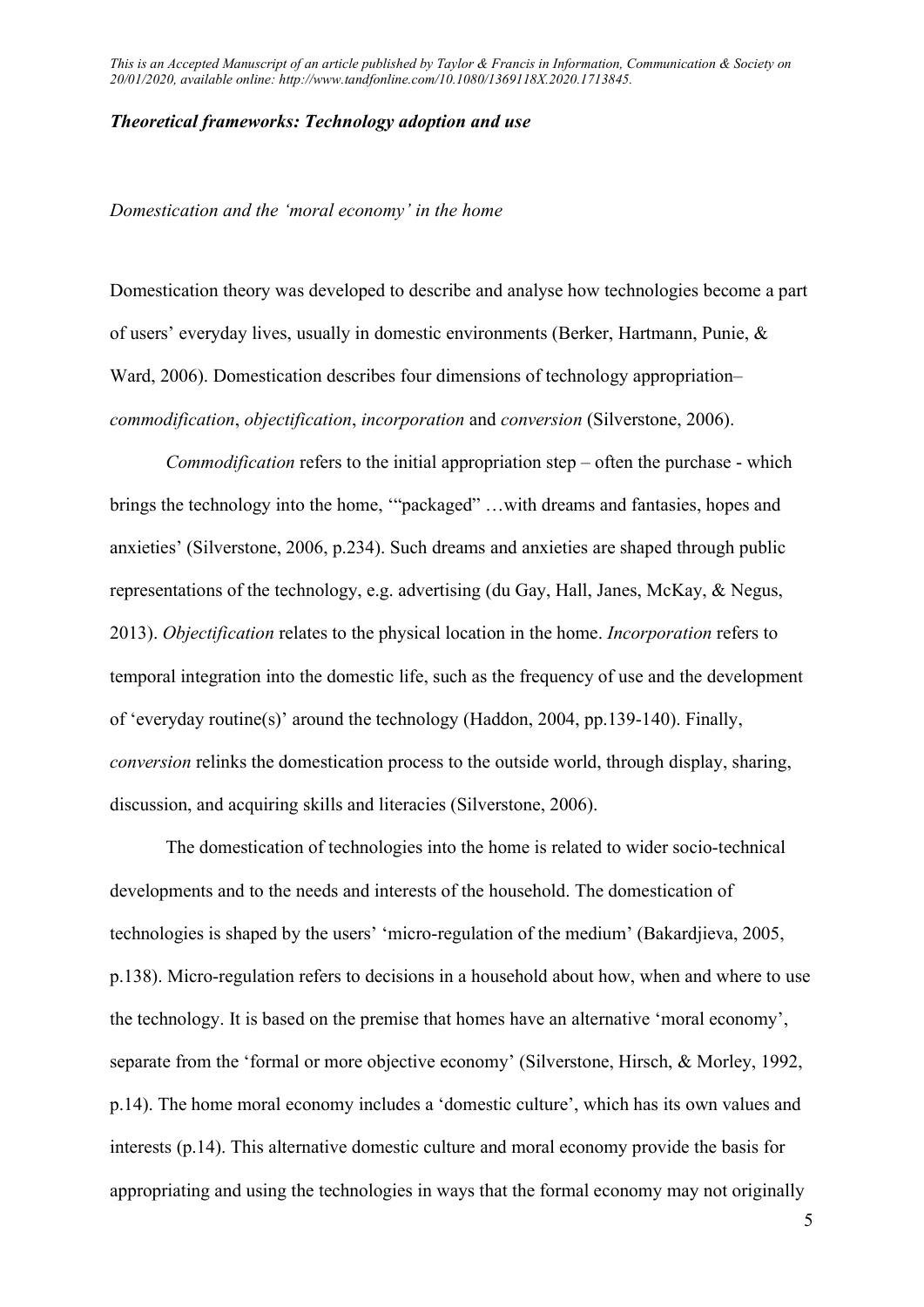have intended. Consequently these technologies 'are re-defined in accordance with the household's own values and interests' (Bakardjieva, 2005, p.138).

While domestication originally focused exclusively on the home (Silverstone et al., 1992), recent studies have illustrated how the adoption of new information and communication technologies (ICTs) is leading to a 'renegotiation and re-definition of the boundaries between the (private) home and the public world' (Bakardjieva, 2005, p. 163; cf. de Reuver, Nikou, & Bouwman, 2016; Green & Haddon, 2009). We will further argue that domestication theory needs a new concept, externalization, to handle connectable devices.

#### Use genres

Developed by Bakardjieva (2005, 2006), the concept of 'use genres' is a tool for analysing the similarities and differences in the ways people domesticate a technology. While a use genre is 'contingent upon the inbuilt functionalities' of the technology, it is 'not designerconfigured…, rather it emerges out of a concrete practical situation as experienced and defined by a user' (Bakardjieva, 2006, p.73). Thus, the development of use genres is not technologically determined. Instead, users' agency guides them to make the technology effective and meaningful in their specific situations.

#### Affordances

Originally conceptualized in ecological psychology, affordances are what an object offers to a person through its physical properties, but 'measured relative to the' person to whom it affords something (Gibson, 2014, p.120; emphasis in original). An affordance is, therefore, defined both by the physical properties of the environment *and* perceptions of the participant in that environment.

The concept has found widespread, but inconsistent application in communication technology studies (Nagy & Neff, 2015; Evans, Pearce, Vitak, & Treem, 2016). Indeed,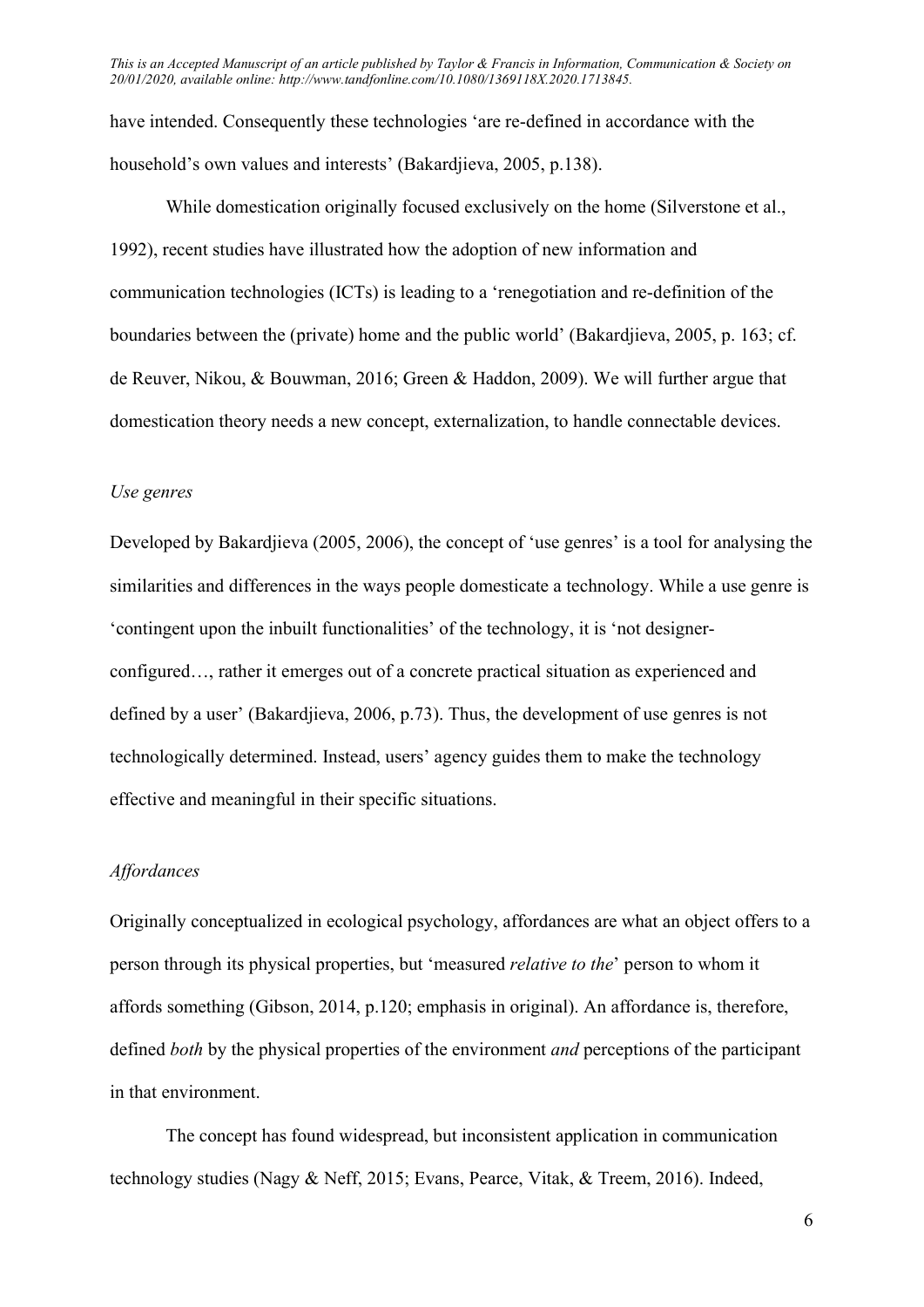technological features, affordances and outcomes from affordances are often insufficiently distinguished in empirical studies of technology use (Evans et al., 2016). Affordances can be 'broadly described as possibilities for action' and are 'the "multifaceted relational structure" (Faraj & Azad, 2012, p.254), between a technology and the user that enables or constrains potential behavioural outcomes in a particular context' (Evans et al., 2016, p. 36), although outcomes 'need not be an action' (p.49). For example, the listening-responding features of SSAs provide the ability to talk to the device (affordance), to be entertained by hearing a joke (outcome). The affordance lies in the combination of the users' perception and the existence of a feature, the (behavioural) outcome is thus variable (Evans et al., 2016).

Additionally, the translation of a perceived affordance into an outcome also depends on other factors, such as the users' physical or cognitive ability, and the cultural and institutional legitimacy of a behaviour (Davis & Chouinard, 2016) (see figure 1). For instance, a user may perceive the possibility to control her lights (affordance) through an SSA by connecting the two (feature) but may not do it (no outcome) because she lacks the skills or confidence to connect them.

[Figure 1 about here]

In our analysis, we first focus on various use genres without specifically identifying the affordances underlying these behavioural outcomes. In a second part, we concentrate on the spatial affordances of SSAs that enable spatially distributed uses.

#### Methods

Due to the exploratory nature of the study, our interest in individuals' 'life-worlds' (Berg, 2009, p.15) and our research goal to investigate the ways that SSAs become meaningful to users, we used semi-structured interviews. Their key strength is their ability to provide indepth understanding of social behaviour. Interviews 'empower the researcher to probe about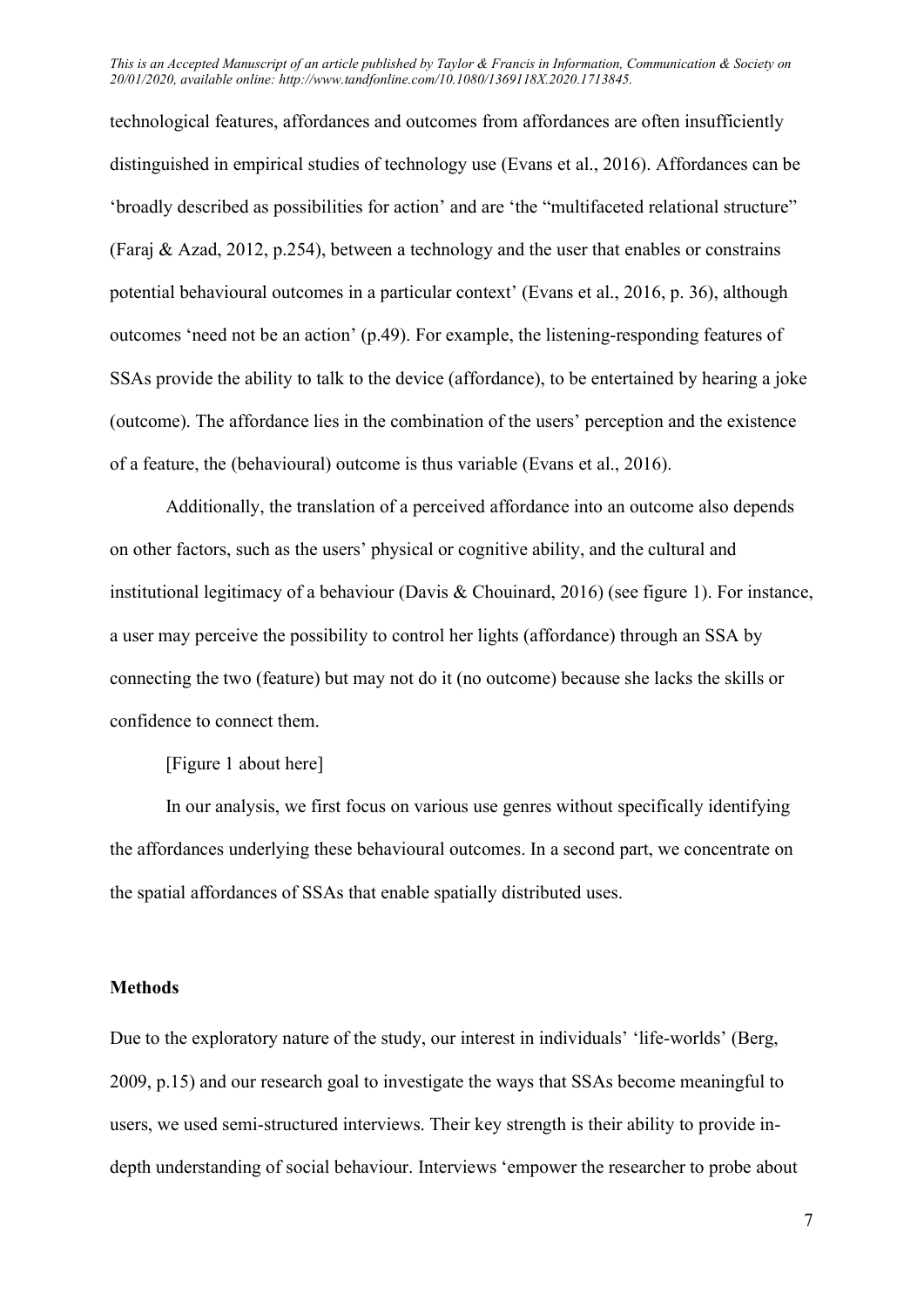facts or about ideal responses or situations, as well as imaginary scenarios and fantasies that simply are not visible in everyday life.' (Lamont & Swidler, 2014, p.160).

Interview participants were recruited through a mix of opportunistic and snowball sampling (Bryman, 2012). Calls for participation were posted on four Facebook groups of SSA users, two subreddits on Reddit, an Echo user online forum, and one author's twitter account. Interviews took place from June to August 2018 with a total of twelve current users of SSAs; they lasted from 15 to 90 minutes. Interview participants volunteered for the study and we understand the risk of self-selection bias in this recruitment strategy (Lavrakas, 2008). In particular, the sample contained a large number of self-reported technologically proficient users (7 out of 12), which likely impacted the range and technical complexity of uses. Participants' names are pseudonyms. Like other qualitative work, interviewees are not representative of any population. Rather, they are examples of how people use SSAs. We leave the study of use genre frequencies in the population to future survey research. Later interviews tended to be repetitive and added little new knowledge, suggesting that theoretical saturation was reached (Brinkmann & Kvale, 2015). Interviewees were a mix of ages and genders but demographic variables showed no relation to SSA use, so we will not discuss demographics further.

Interviews were audio-recorded, transcribed and coded with NVivo. The inductive process consisted of identifying themes in the interviews and creating codes for them. The research question and 'use genres' concept provided the main 'analytical objective' that guided the initial development of codes and the coding process, but the analysis within this analytical objective remained inductive, consistent with the exploratory approach of the study (Guest, MacQueen, & Namey, 2012). We coded as 'use genres' descriptions of how the devices had become meaningful to users in their everyday life, going beyond request types or unrealised action possibilities. Affordances were not an initial interest but they became a second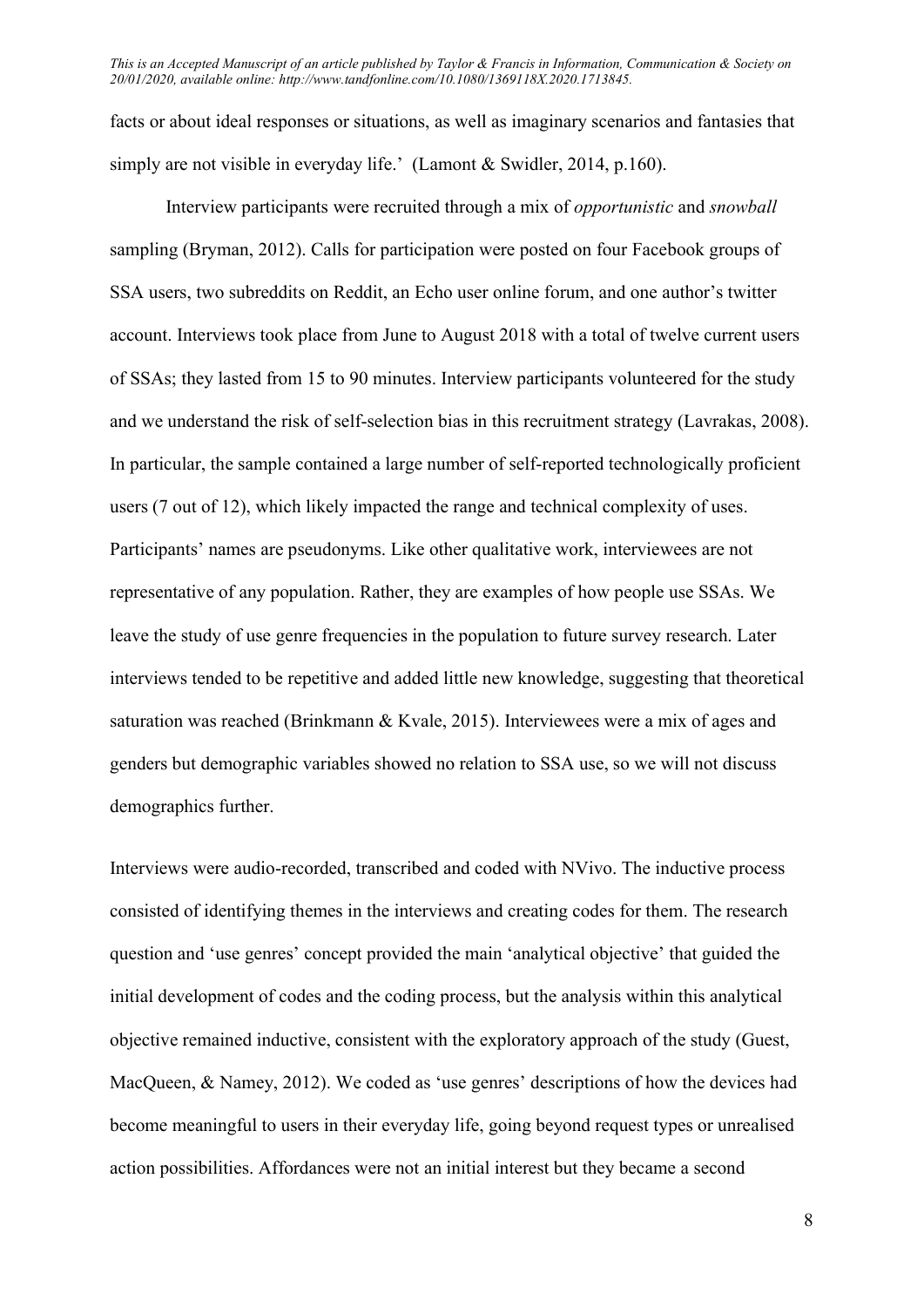'analytical objective' at a later stage of analysis as the theme of spatially distributed uses emerged from the data. Themes were analysed on a semantic, explicit level (Braun & Clarke, 2006, p.84) and identified based on a combination of repetitions, unfamiliar terms or unfamiliar uses of terms, metaphors and analogies, similarities and differences between interview responses, and missing data (Ryan & Bernard, 2003).

## Findings

## Typology of use genres

From the participants' accounts it became clear that there is no archetypical user, and that they have been developing a variety of use genres related to SSAs beyond the previously known 'convenience' (Luger & Sellen, 2016) and 'entertainment' (Lopatovska et al., 2018). Companionship, self-control and productivity, sleep aid, health care, peace of mind and increased accessibility of the home emerged as additional use genres.

First, SSAs were used for companionship in different settings. Susan indicated that she talked to her SSA to avoid loneliness:

…because I live alone, I suppose, I tend to use it as company. I talk to it…just [to] hear a voice in the house...

In contrast, Emily described a dinner party where her device became a 'quasi-other' (Ihde, 2014, p.554) in form of a game master. She explained:

It's quite good for playing "guess that song". But not through a formal app. Just getting it to play a playlist, …if you're having a dinner party or something, then everyone shouts out — you work out what it is and then you just tell Alexa to play the next song. …for example I did it with my brother and his girlfriend …it was quite good because no one was the game master... Everyone could play the game.

Second, to improve self-control and enhance productivity while working at home, Lucas and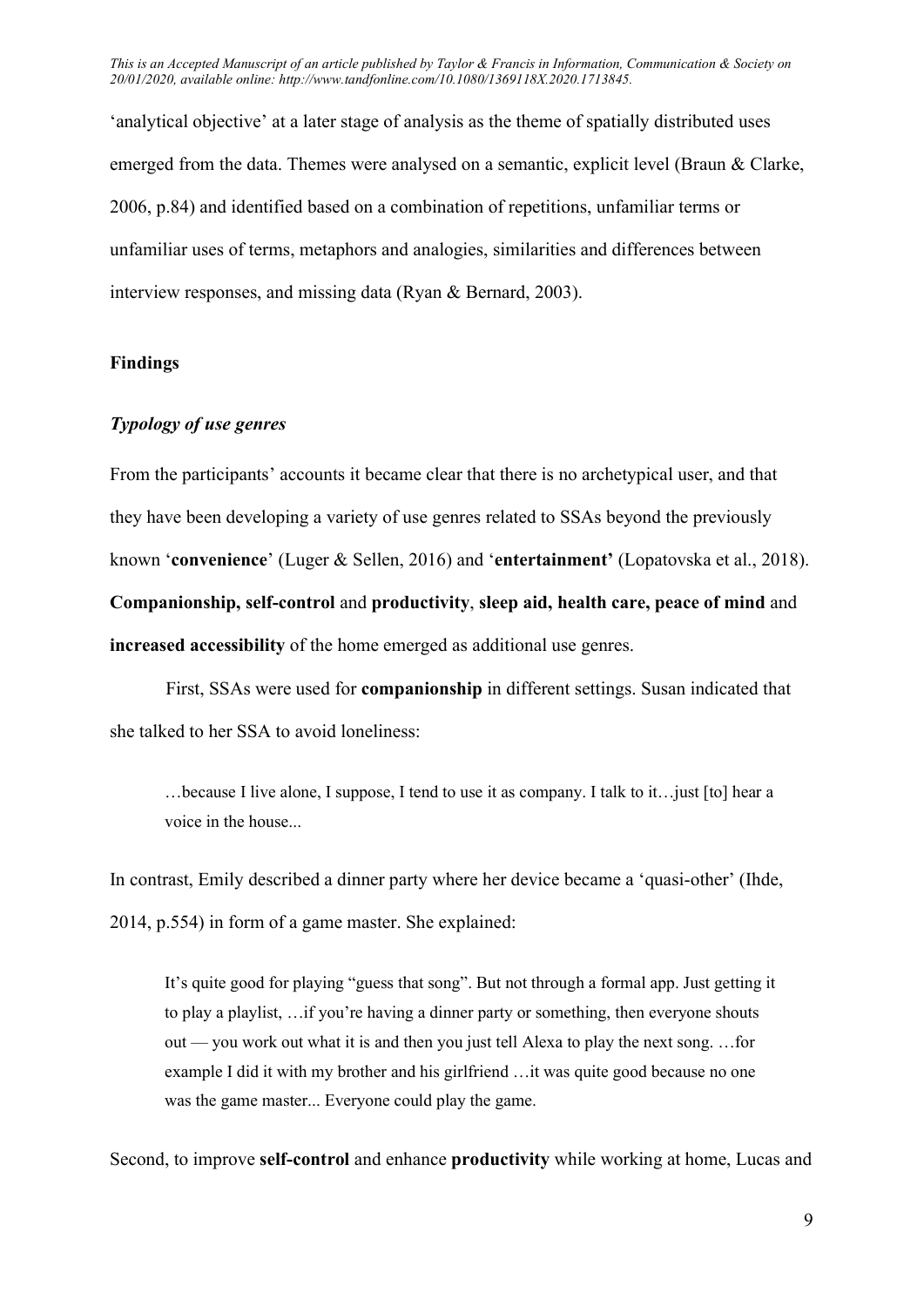Emily (respectively) explained that they used their devices' timer:

I often use my Google Home to set …productivity timers for work.

If I need to concentrate and I set a time for five minutes, and then I have to concentrate for 5 minutes. And then kind of — she, like, keeps me in check.

Here again, especially in the case of Emily, the device becomes a 'quasi-other' that helps the user to stay in control. Timers were also used for meal preparation, e.g. by Michael. But Emily and Lucas's specific use of the timers for productivity was related to the use of the devices in the 'concrete practical situation' (Bakardjieva, 2006, p.73) of working or studying at home. This exemplifies how different 'use genres' can develop from the same technological feature, through different individual perception of an SSA's affordances.

Third, both Emily and Daniel use Alexa skills that help them sleep. While Emily had used 'rain sounds to fall asleep', Daniel explained he had been listening to 'relaxing piano sounds' to sleep.

Fourth, SSAs can aid health care by reminding users to take medication. Peter  $-$  a technologically proficient user - created his own private skill "Pill Manager" in order to help him remember when to take pills. He explained:

I'm not in the habit of knowing when to take a pill. But if I do happen to get ill or whatever and I need to go on some sort of medication for a week or two, I have this skill available privately to me. And I can just tell Alexa at what time I took my pill. And then if I forget the next day at what time did I take that pill, I can ask her and she'll tell me back what time I took it.

Furthermore, SSAs help users find peace of mind when caring for friends and relatives. While Daniel saw great potential in connecting to elderly parents' home (affordance) through the Amazon Alexa's drop-in feature to "check they're okay", he had not (yet) used SSAs that way. However, Peter had set up a SSA in a friend's home in case she needed to call for help: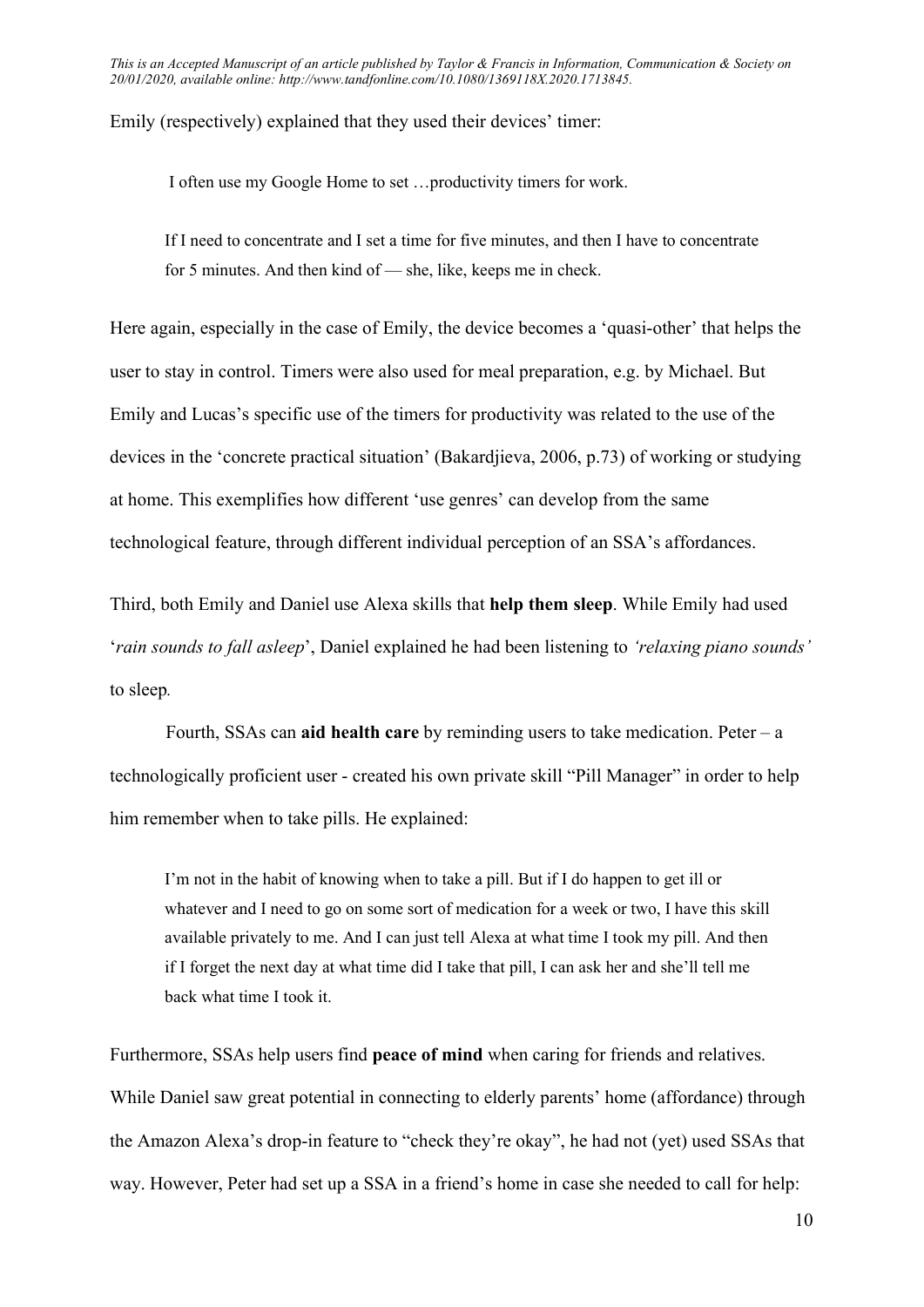She is like 89 years old and she's falling frequently now that she's getting older. And I was concerned for her, so I bought her an Echo Dot. And I placed it in the centre of the house, set it up for her. And I'm on her contact list, so if she should fall, she can just ask the echo to call me and let me know that she is in trouble.

Finally, use of an SSA can help them make a home more accessible. Like Pradhan et al.'s (2018) study of disabled users, Peter explained how the devices helped improve a friend's independence.

She's got a lamp next to her chair and it's difficult for her because she is in her 80s and it's hard for her to reach around and get a hold of the switch to turn the light on. So now she can command the lights on and off with her voice and she's happy with that

Daniel alleviated design constraints to make his home safer.

The house I moved to — all the sockets are in the wrong place. So you walk into the front of the house, and the first light switch was across the first room, which in the winter was bonkers. …So primarily the rooms I use for voice control is the main sitting room and the main bedroom. And it's just — when you walk through the door, just say "Alexa turn on the lights"

Thus, beyond 'convenience' and 'entertainment' we found six unexpected use genres: companionship, self-control and productivity, health care support, better sleep, peace of mind and improved accessibility (see Table 1). While Pradhan et al. (2018) had already illustrated how the devices could help users with disabilities be more independent, our study showed how this use genre also improved home safety.

[Table 1 about here]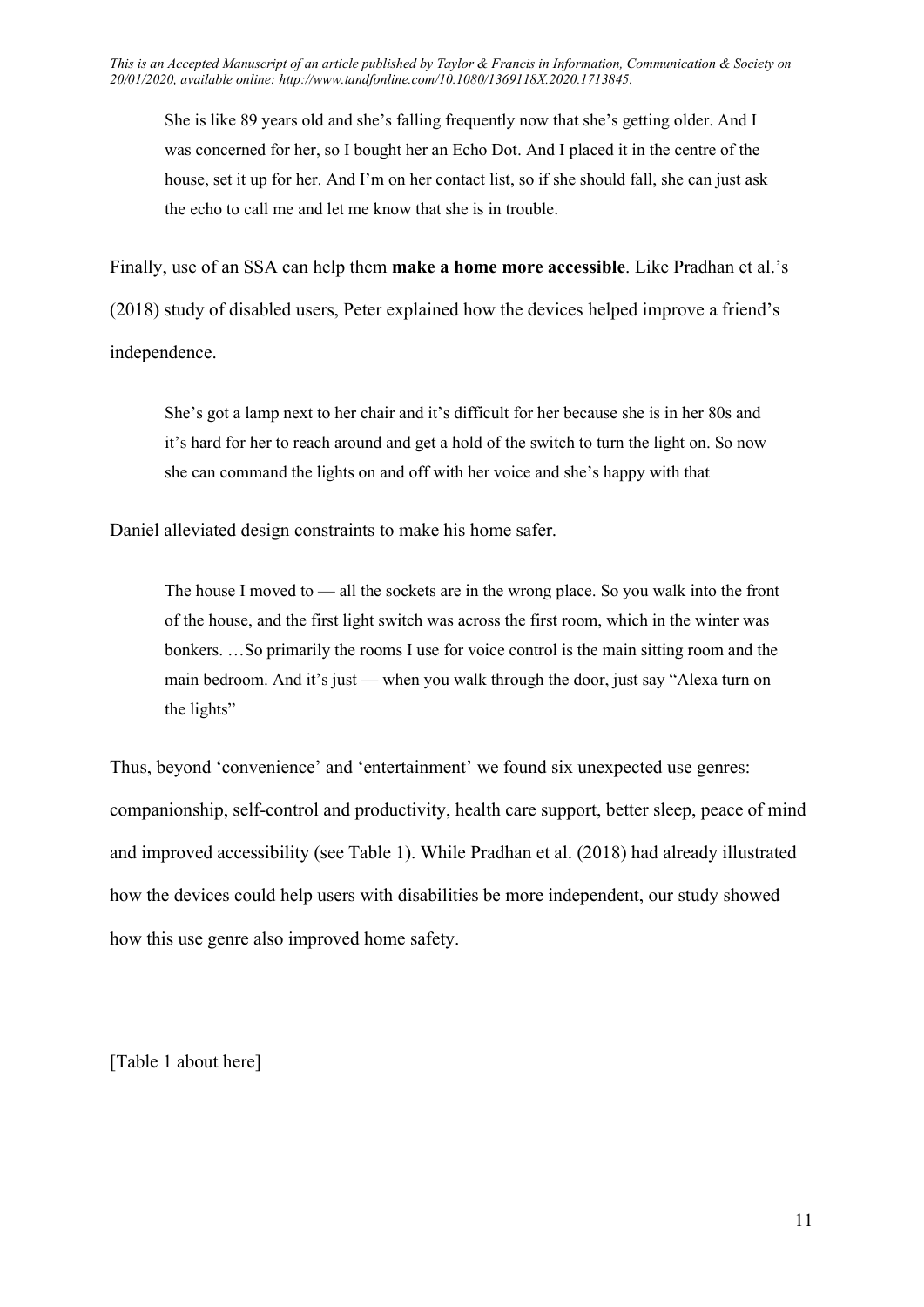## Perceived spatial affordances of SSAs enable spatially distributed uses

All but three of the interviewees made use of one or more *spatial affordances* of SSAs to engage in spatially distributed uses. These three spatial affordances consist of (1) the potential ubiquity of SSAs, (2) the link-ability to people inside or outside the home, and (3) the control-ability of home devices. Spatial affordances rely on the use of either several spatially distributed SSAs inside the home or between homes, the use of connected home appliances with at least one SSA, or the use of at least one SSA in connection with a phone.

Potential ubiquity: With several devices at home, Lucas described the benefit of having ubiquitous access to the assisting tools of SSAs, for example:

Reminders work really well, I get a notification from my Google Home and a visual notification on my phone. This is why I have a mini in the bathroom for the random shower thoughts I have.

Participants also mentioned the potential ubiquity of audio consumption. For Andrew in-home ubiquitous audio consumption was the central motivation to add SSAs:

I only was going to get one or two. But I found I really, really love listening to music through them because it syncs. …I do like podcasts, or comedian stuff. I like to listen to words — audiobooks too. So typically, if I leave the room, if I'm doing some going back and forth, this way, I don't miss anything, which is really nice.

Emily described her enthusiasm for seamlessly listening to a song as she moved from outside into her home while switching from her smartphone to an SSA:

I'd be commuting home listening to my music, …I'd be playing a really good song as I walk in the door, and I didn't want to stop the music. But the ability to look on my phone, go onto Spotify and just flip from my headphones onto the Echo immediately and continue that same song in my living room …this just brought me an immense amount of joy.

Link-ability, the second spatial affordance, connects spatially separated people. For example,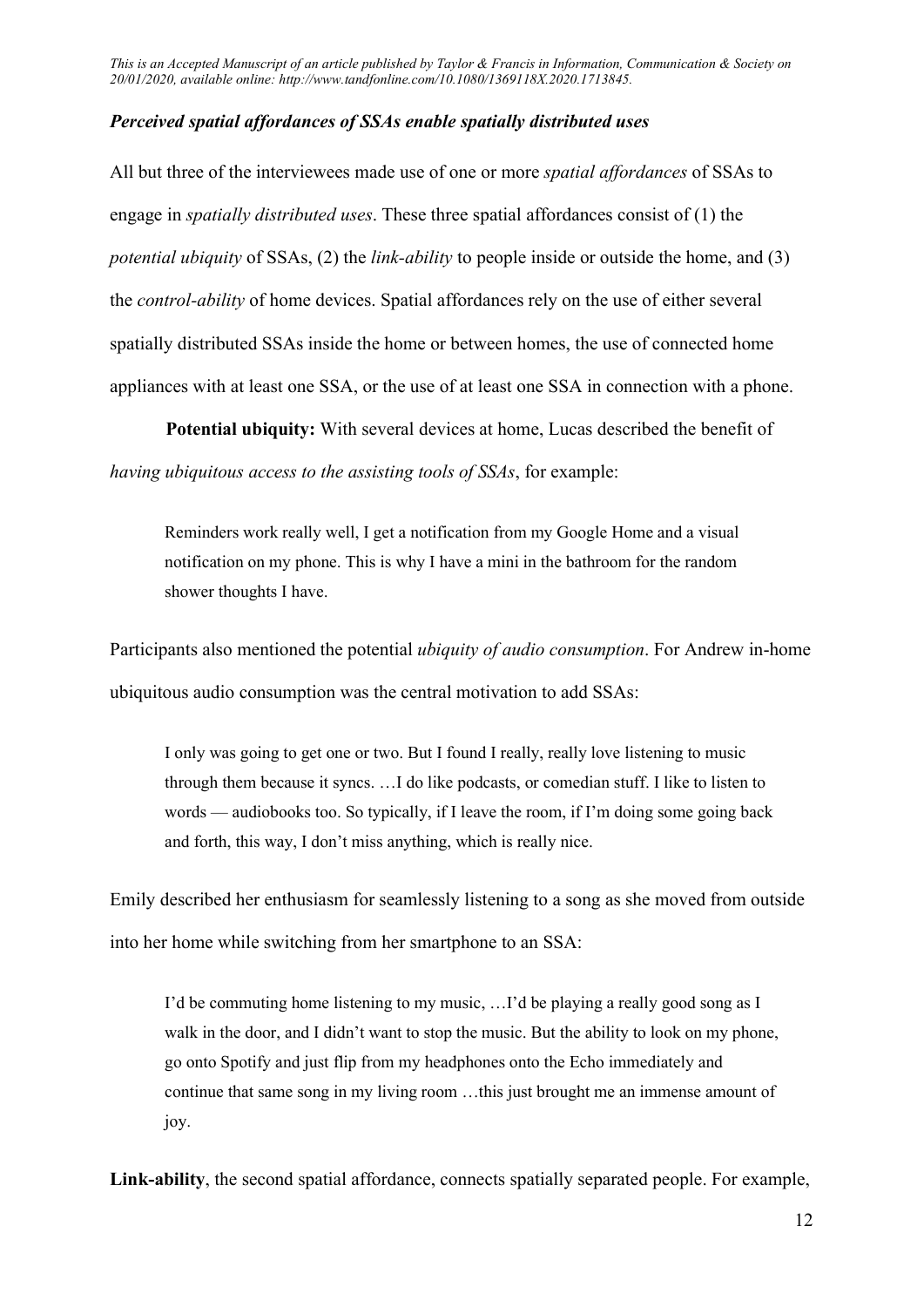we saw that Peter placed an SSA in a friend's home so that she could call him in an emergency (see 'peace of mind' use genre) that Daniel pondered using the 'drop-in' feature to check in on elderly relatives, linking the people in two different homes. Peter also used this affordance inside the same home, e.g. to communicate with his wife through the 'announce' feature:

So for example if I don't know for sure where my wife is — it's not that big of a house, but we do get lost, sometimes, if I'm getting ready to leave the house, I will just say "do an announce" and it will play that announcement with my voice on it throughout all the echo devices in the home. So I can let her know that I'm leaving and she knows and I don't have to worry about "did she hear?". Because we have Echos in every room.

Peter and his wife also use a grocery list 'skill'; they live-updated shopping lists while one partner was at home and the other was shopping, linking the user inside the home with the partner outside via the SSA and a smartphone:

I can be on my way to the grocery store and my wife thinks of something else, then she can add it to the list while I'm on the way to the store.

Finally, control-ability allows users with an SSA to control connected devices. Adam described how his 'good night, house' command allows him to control devices throughout his home:

It's something that we do every single night and have done for about a year. We always say — have to say "good night house" and it switches things off, and …it switches off lights outside, lights inside. … So there's a lot of stuff that switches off through there, to make sure we haven't left anything on. It switches off amplifiers. It stops things from streaming off the internet … And it switches on the lights upstairs in the bedrooms.

## Externalization: An expansion of Domestication Theory

This analysis shows that, like earlier ICTs — the Internet (Bakardjieva, 2005), mobile phones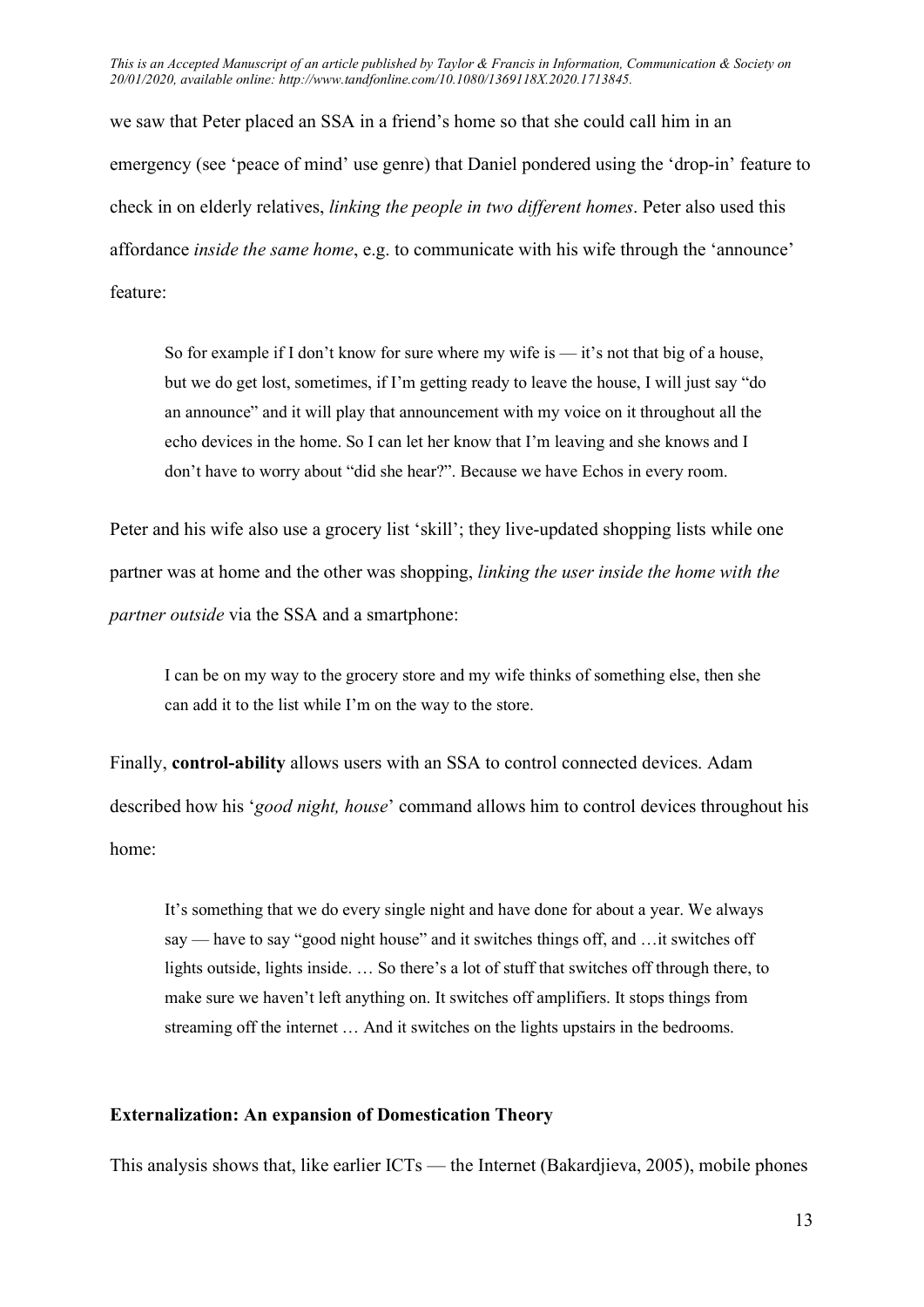(Green & Haddon, 2009), smartphones (de Reuver et al., 2016) — the use of SSAs re-defines and renegotiates the boundaries between the private home and outside world. Specifically, the link-ability and potential ubiquity affordances of SSAs allow spatially distributed uses that blur these boundaries; for example, through the use of a collective shopping list or when a user can switch music from her smartphone to the SSA when entering her home.

This theme also suggests additional complexity in the domestication of SSAs. When uses are spatially distributed the domestication of an SSA impacts the domestication of other devices. All four domestication processes are involved. For instance, users may decide on the physical placement (objectification) in relation to the other devices that the SSA is connected to. If a user wants to be able to dictate reminders anywhere in the home (e.g. 'random shower thoughts'), there must be a listening SSA in every room. In addition, if a user uses an SSA to switch off all the devices in the house at bedtime, the control-ability affordance (perceived SSA ability to control other devices) adds devices to a nighttime-routine (incorporation) (e.g. Adam's 'good night house' custom-made command). Furthermore, this networked nature can be the reason for users to acquire SSAs (commodification), as in the case of Andrew who bought more SSAs than he originally intended to enable ubiquitous podcast consumption. As another example, Daniel said his original intention in acquiring SSAs was to add voicecontrol to existing home automation devices. Finally, users may also give SSAs to friends and family *(conversion*), for voice-based emergency calls *(Peter's 'peace of mind' use genre)*.

Thus, the spatially distributed, network abilities of SSAs influence all four domestication processes. Through this mechanism the domestication of an SSA influences the domestication of any other device that it can connect to, including remotely across households. The four core concepts of domestication theory do not sensitize researchers to the ways that multiple, interacting, spatially distributed devices are domesticated differently than prior devices like mobile phones or televisions. The ability to remotely connect other households to a domestic network adds further complexity as this increases the number of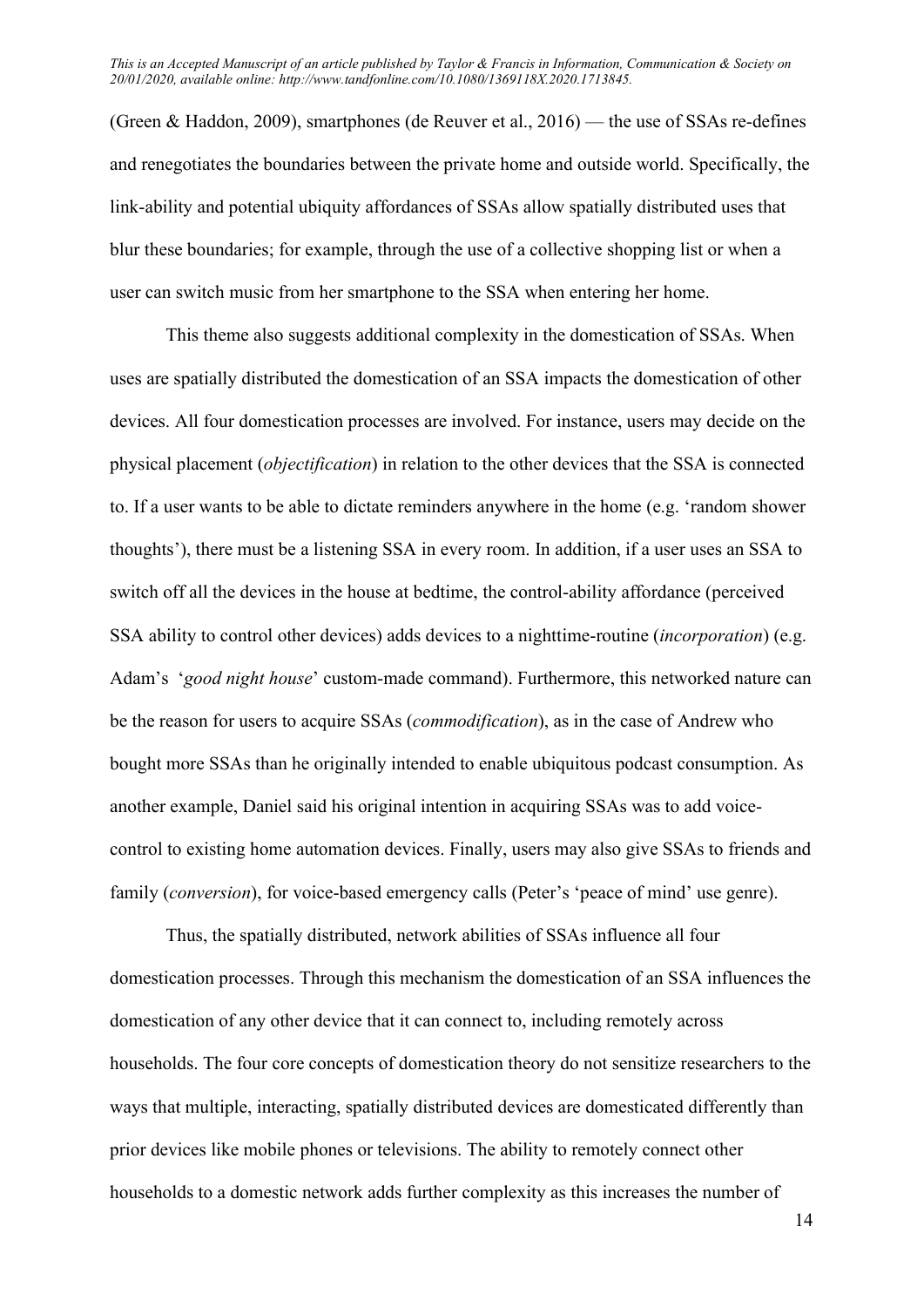devices and people involved in domestication decisions. Therefore the analytical framework of domestication theory needs expansion to focus theoretical and empirical attention on the implications of the networked, dispersed, always-on and possibly remote characteristics of connected home technologies.

We propose to call this process "externalization", defined as the impact of networked devices in each other's domestication. But externalization is itself influenced by the moral economy and domestic culture with its own values and interests – as in the case of the user who set up a remote SSA in a friend's home so she could make emergency calls.

### **Discussion**

SSAs are promoted as smart helpers that make users' lives easier. The goal of this paper was to explore how users actually used their device. Framed by domestication theory (Silverstone et al., 1992), use genres (Bakardjieva, 2005, 2006) and affordances (Gibson, 2014), we proposed a typology of eight use genres and discussed spatially distributed uses of SSAs.

Interviewees described use genres that go beyond 'convenience' and 'entertainment'. New use genres identified in this study are companionship, self-control and productivity, health care support, better sleep, peace of mind and improved accessibility. While Pradhan et al. (2018) already illustrated how these devices could improve disabled users' independence, our study showed how this use genre also included home safety improvements. However, new use genres can still develop. Indeed, after submission we found a news account of a husband using SSAs and connected devices to remotely spy on his wife at home (Dickinson, 2019).

As they invented use genres, users redefined some features of SSAs. For example, voice-control of playlists as a game master illustrates the influence of the moral economy and domestic culture in SSA appropriation. While the manufacturers of SSAs, the music producers and the music platform providers likely had not intended this use case, this user and her guests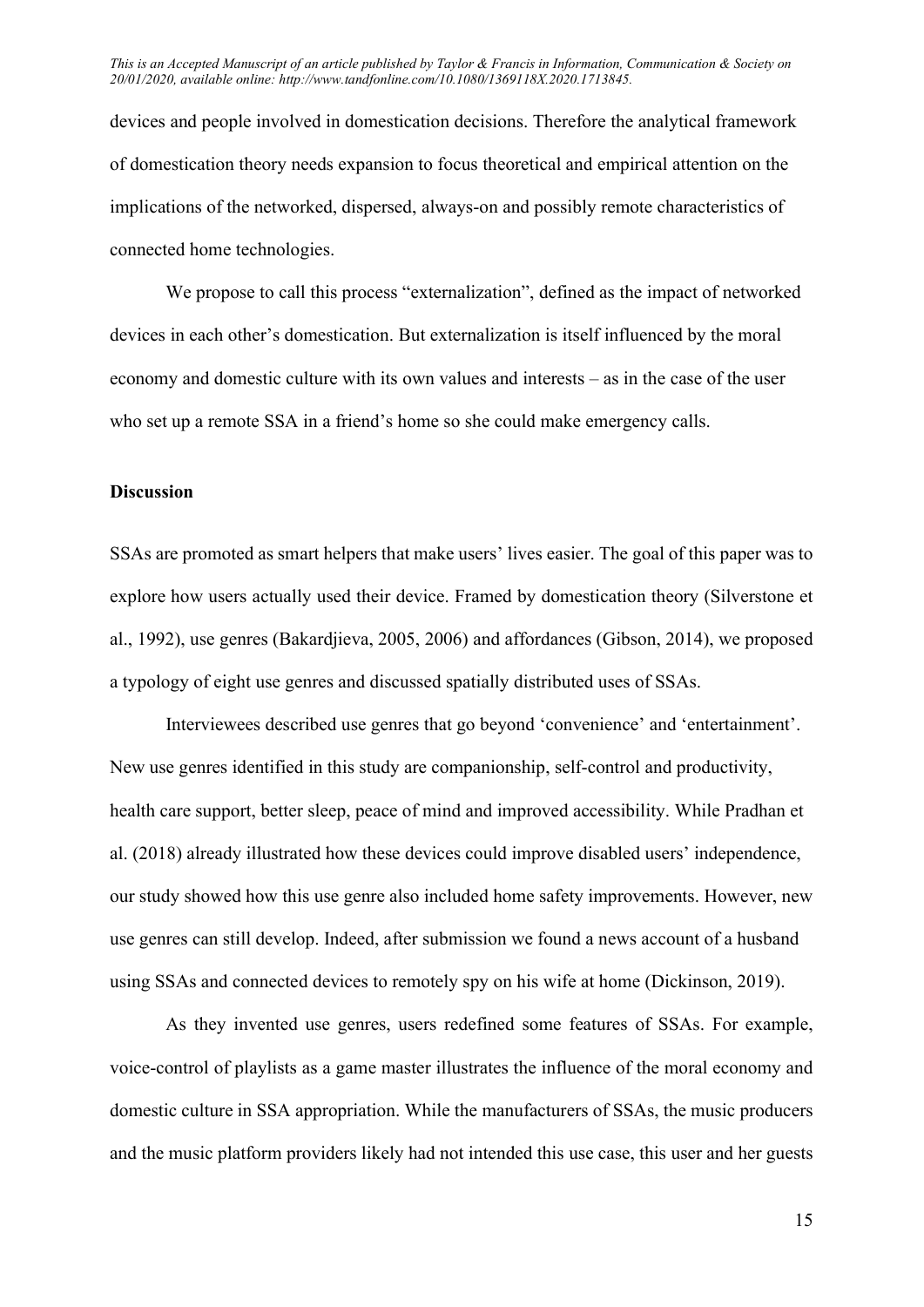demonstrated their agency by redefining a feature 'in accordance with the household's own values and interests' (Bakardjieva, 2005, p. 138).

The implication of SSAs as 'quasi-other' in the companionship use genre, and in Emily's account of the self-control/productivity use genre ('she ... keeps me in check'), shows three ways in which users may enter into 'alterity relations' (Ihde, 2014, pp.553-559) with SSAs. Alterity relations are a form of human-technology relations which are characterised as 'relations to or with a technology' (p.553). In three instances, users stand in an alterity relation with their SSAs: a companion for conversation, a game master and an 'other' helping users focus on work.

The theme of spatial affordances emerged from the interview data; not from our starting framework. These spatial affordances consist of the potential ubiquity of SSA uses, the *link-ability* of people inside and outside the home, as well as the *control-ability* over other devices.

The implications of the spatially distributed uses are twofold. First, like earlier ICTs (Internet, mobile phone, smartphone), the spatially distributed uses of SSAs reconfirm the redefinition and re-negotiation of the boundaries between the private home and the outside world. Second, spatially distributed uses suggest an addition to the domestication framework: voice-controlled technologies in the connected home may be part of a network of technologies. Yet, the domestication of one networked device can impact the domestication of another and vice-versa. The framework thus needs to take into account the potentially networked nature of the domestication process. We have called this process "externalization" and defined it as the impact of networked technologies on each other's domestication.

SSAs are different from other communication devices. Although previous ICTs, especially mobile phones, provide users with the spatial affordance of link-ability (of people), SSAs distinguish themselves in particular through their potential to connect with other home appliances (control-ability). SSAs control other devices and phones don't (exception: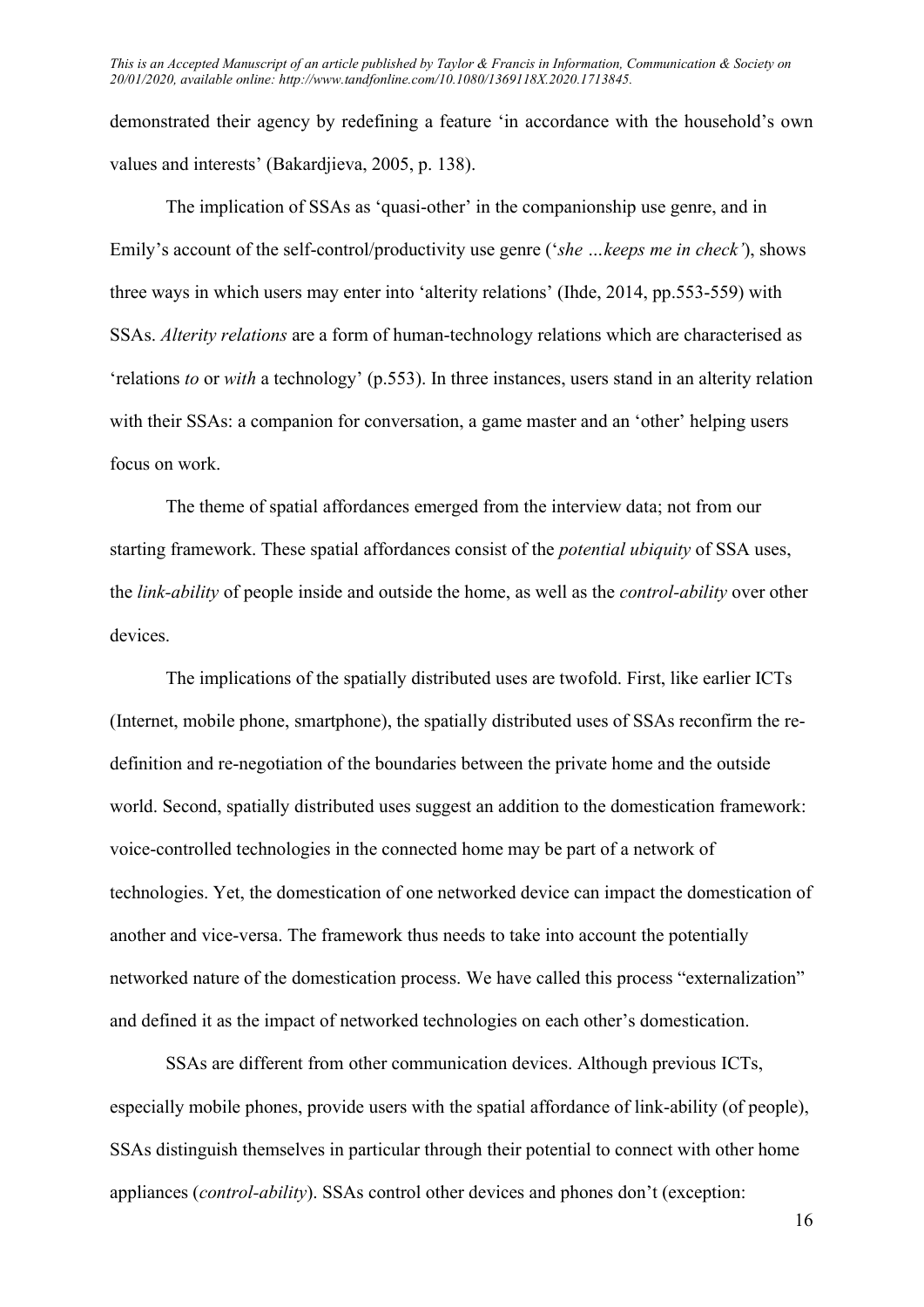smartphones with a mobile assistant). In contrast to a mobile phone assistant, SSAs can become ubiquitous inside homes (*potential ubiquity*) and link one user with another (*link*ability) without either user carrying a device and manually activating it. The spatial affordances of in-home SSAs thus stem from their always-on networked nature. This creates a new opportunity for the moral economy of the household to assert itself. Depending on their values a household may choose to use an SSA to automate garden work or select TV channels, or for monitoring children or emergency communication. Depending on issues like cost, convenience, skills, and values a household could choose to automate none of these or all four.

Future studies of the appropriation of connected devices will therefore need to take the potentially networked, always-on nature of ICTs into account to illuminate how the appropriation of a device fits within an ecosystem of connected devices. SSAs are the entering wedge of the 'smart home' where multiple devices connect and communicate with each other. Device connection may become ubiquitous and this will influence domestication of many devices.

Due to space constraints, we omitted discussing the challenges of SSAs. We enumerate three dimensions of problems here to avoid overstating the devices' usefulness and convenience. On the user side, low technological proficiency and the lack of information about device set-up and capabilities form barriers to SSA use. On the device level, the unreliability of the device and some of its features, the unintended activation of the device, the lack of contextual understanding and the lack of coordinated control emerged from interviewees' accounts. On the infrastructural level, participants mentioned the lack of stable Internet connectivity, the physical structure of the home, the lack of interoperability between proprietary systems, and the cost of connectable streaming services as limitations. These problems mean that SSAs are not easy to install, fully reliable, and always usable. Future research could explore these issues.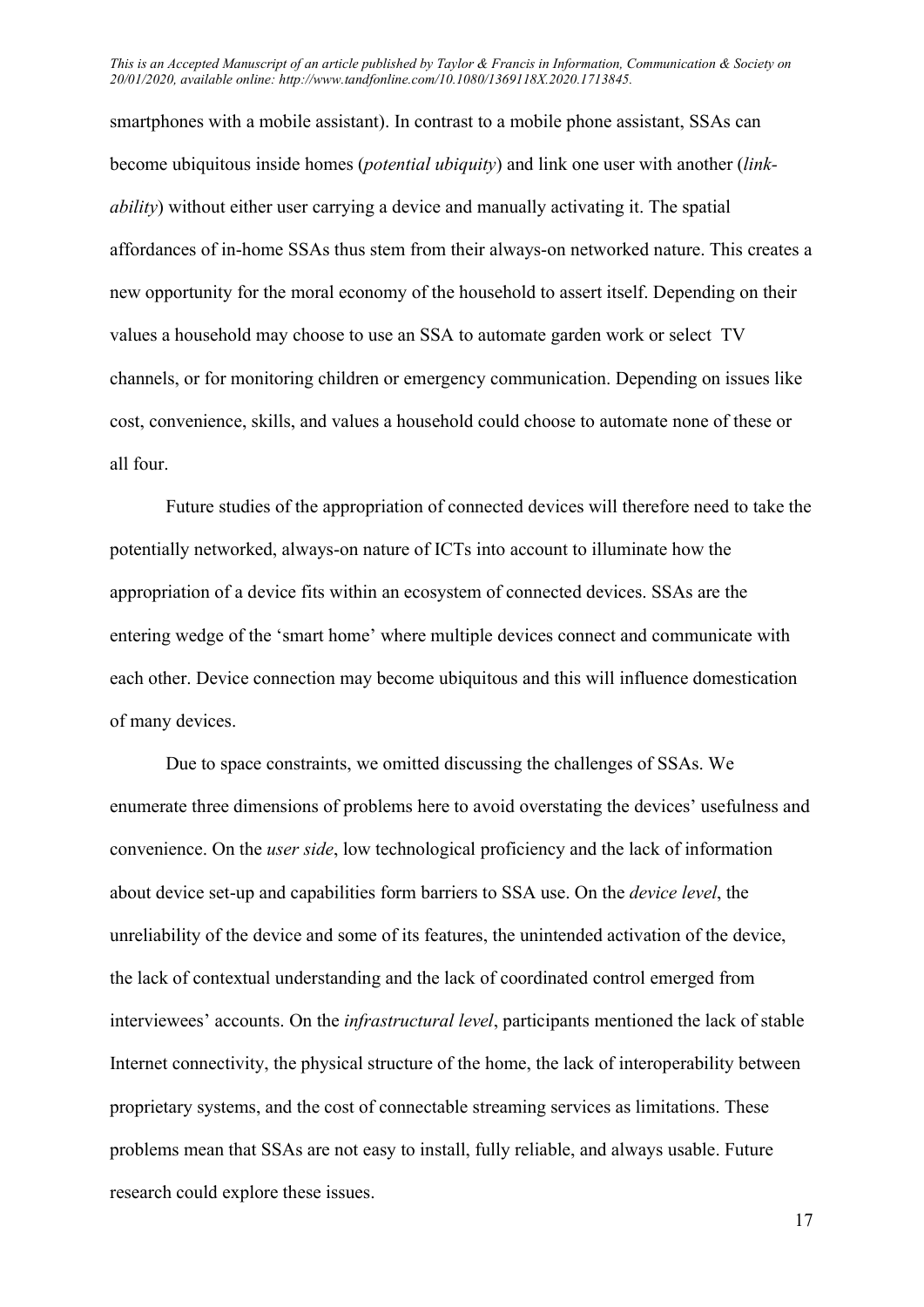Despite their relatively rapid take-up, SSAs still pose a range of challenges, from easeof-use, security, and the acquisition of new technological literacies to the potential renegotiation of privacy in a space that has traditionally been considered as private – the home.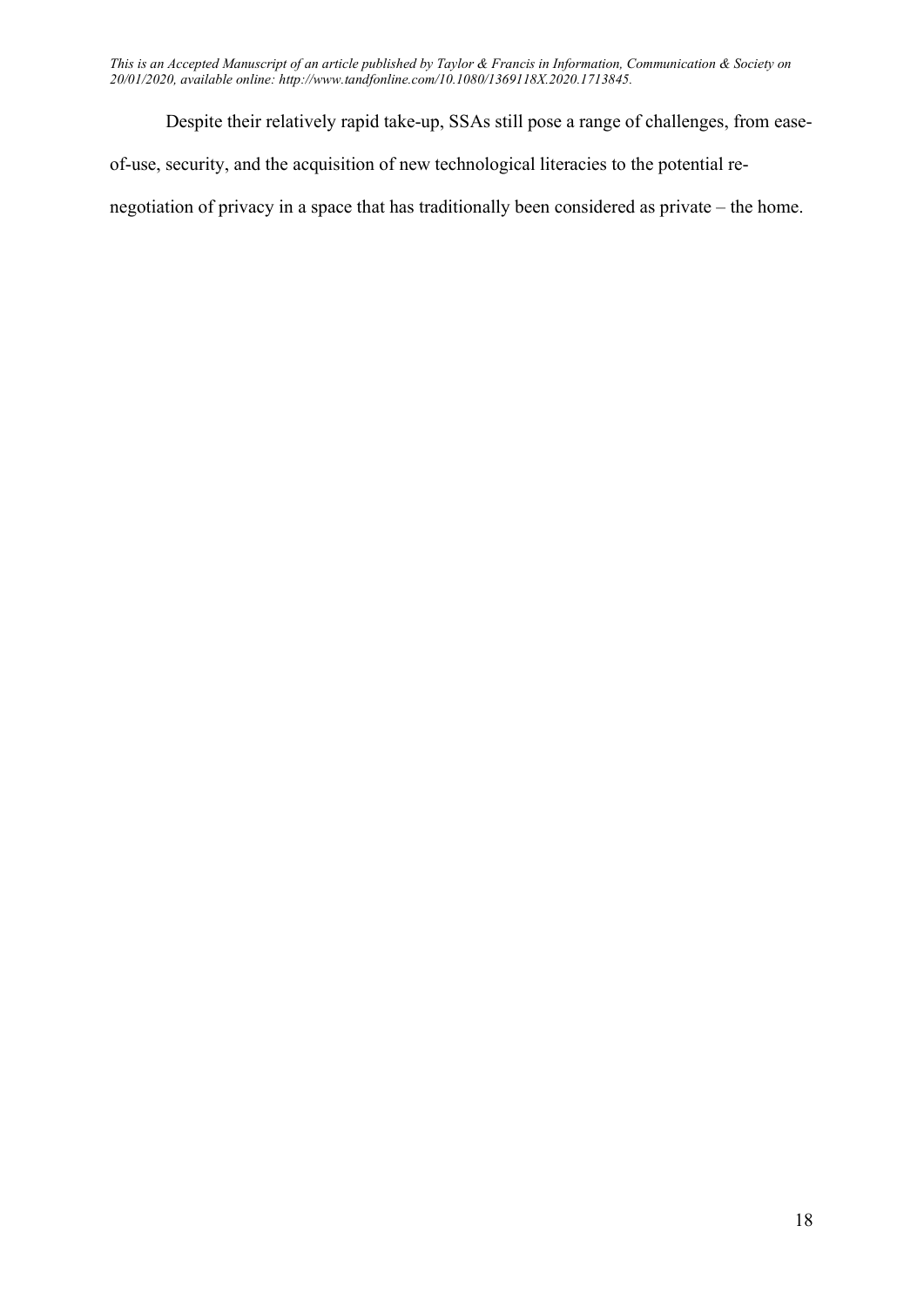## Bibliography

Bakardjieva, M. (2005). Internet society: The Internet in everyday life. London: SAGE.

- Bakardjieva, M. (2006). Domestication running wild. From the moral economy of the household to the mores of a culture. In T. Berker, M. Hartmann, Y. Punie, & K. Ward (Eds.), Domestication of Media and Technology (pp. 62–79). Berkshire: McGraw-Hill Education.
- Bentley, F., Luvogt, C., Silverman, M., Wirasinghe, R., White, B., & Lottrjdge, D. (2018, September). Understanding the long-term use of smart speaker assistants. Proceedings of the ACM on Interactive, Mobile, Wearable and Ubiquitous Technologies (pp. 91:1-91:24). New York: ACM.
- Berg, B. L. (2009). Qualitative research methods for the social sciences (7th ed.). Boston; London: Allyn & Bacon.
- Berker, T., Hartmann, M., Punie, Y., & Ward, K. (2006). Domestication of Media and Technology. Berkshire: Open University Press.
- Braun, V., & Clarke, V. (2006). Using thematic analysis in psychology. *Qualitative* Research in Psychology, 3(2), 77–101.
- Brinkmann, S., & Kvale, S. (2015). InterViews: Learning the craft of qualitative research interviewing (3rd ed.). Los Angeles: Sage.
- Bryman, A. (2012). Social research methods (4th ed.). Oxford: Oxford University Press.
- Burton, N., & Gaskin, J. (2019, August). "Thank You, Siri": Politeness and intelligent digital assistants. AMCIS 2019 Proceedings (pp. 1-10). Atlanta, GA: AIS.
- Davis, J. L., & Chouinard, J. B. (2016). Theorizing affordances: From request to refuse. Bulletin of Science, Technology & Society, 36(4), 241–248.
- De Reuver, M., Nikou, S., & Bouwman, H. (2016). Domestication of smartphones and mobile applications: A quantitative mixed-method study. Mobile Media & Communication, 4(3), 347–370.
- Dickinson, A. (2019, September 7). Smart home turns husband into big brother. Washington Post. Retrieved from https://www.washingtonpost.com/
- Du Gay, P., Hall, S., Janes, L., McKay, H., & Negus, K. (2013). Doing cultural studies: The story of the Sony Walkman (2nd ed.). London: SAGE.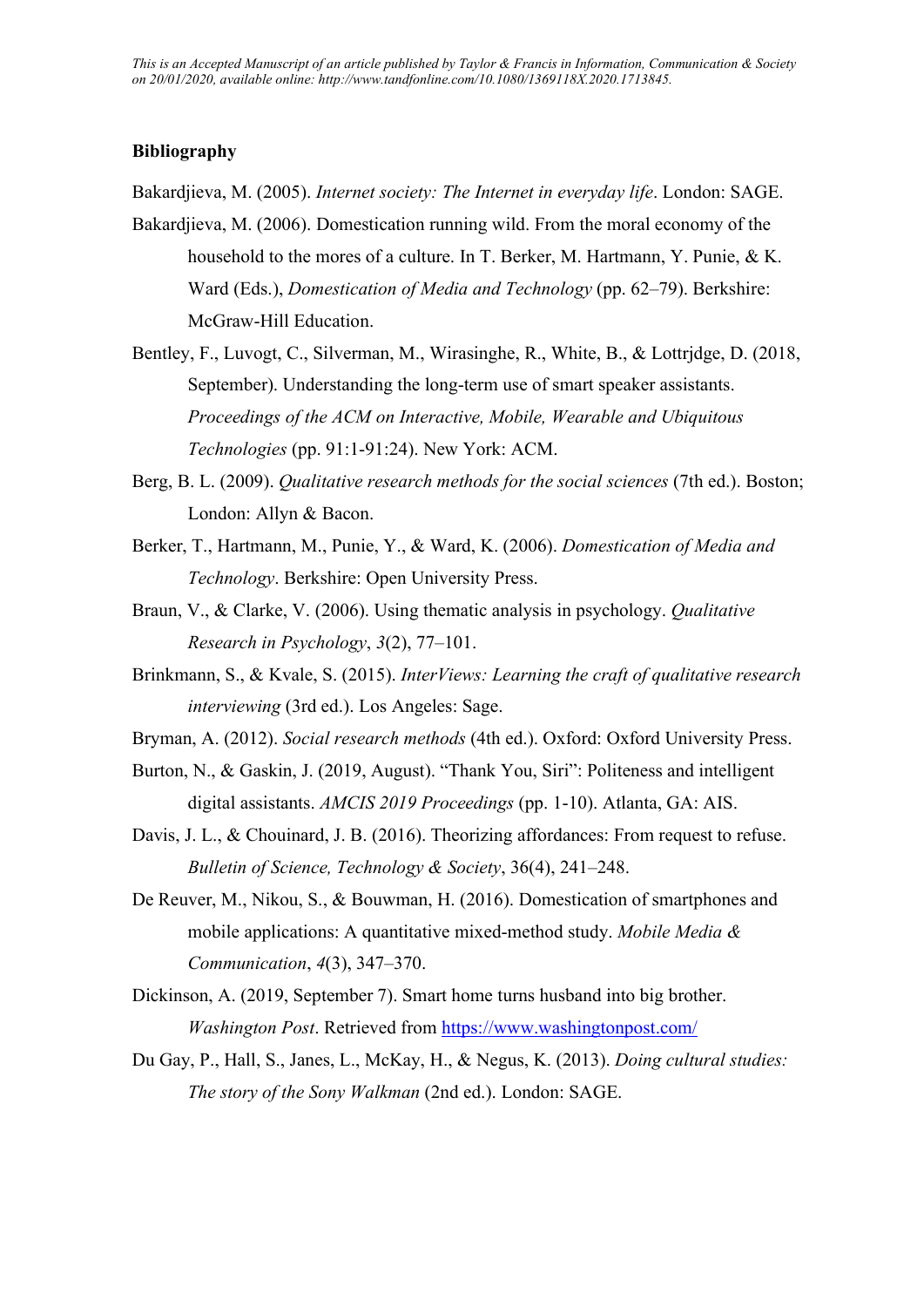- Evans, S. K., Pearce, K. E., Vitak, J., & Treem, J. W. (2016). Explicating affordances: A conceptual framework for understanding affordances in communication research. Journal of Computer-Mediated Communication, 22(1), 35–52.
- Faraj, S., & Azad, B. (2012). The materiality of technology: An affordance perspective. In P. M. Leonardi, B. A. Nardi, & J. Kallinikos (Eds.), The Materiality of Technology: An Affordance Perspective (pp. 237–258). Oxford, England: Oxford University Press.
- Gibson, J. J. (2014). The ecological approach to visual perception: Classic edition. Retrieved from https://ezproxy-prd.bodleian.ox.ac.uk/login?url= http://ebookcentral.proquest.com/lib/oxford/detail.action?docID=1864844
- Green, N., & Haddon, L. (2009). Mobile communications: An introduction to new media. Oxford: Berg.
- Guest, G., MacQueen, K. M., & Namey, E. E. (2012). Applied thematic analysis. Retrieved from https://ezproxy-prd.bodleian.ox.ac.uk/login?url= http://methods.sagepub.com/book/applied-thematic-analysis
- Haddon, L. (2004). Information and communication technologies in everyday life: A concise introduction and research guide. Oxford: Berg.
- Hogan, B., & Quan-Haase, A. (2010). Persistence and change in social media. Bulletin of Science, Technology & Society, 30(5), 309–315.
- Hoy, M. B. (2018). Alexa, Siri, Cortana, and more: An introduction to voice assistants. Medical Reference Services Quarterly, 37(1), 81–88.
- Ihde, D. (2014). A phenomenology of technics. In R. C. Scharff & V. Dusek (Eds.), Philosophy of technology: The technological condition: an anthology (2nd ed., pp. 539–560). Chichester, England: Wiley.
- Kiseleva, J., Williams, K., Hassan Awadallah, A., Crook, A., Zitouni, I., & Anastasakos, T. (2016). Predicting user satisfaction with intelligent assistants. Proceedings of the 39th International ACM SIGIR Conference on Research and Development in Information Retrieval (pp. 45–54). New York: ACM.
- Lamont, M., & Swidler, A. (2014). Methodological pluralism and the possibilities and limits of interviewing. Qualitative Sociology, 37(2), 153–171.
- Lavrakas, P. J. (2008). Self-selection bias. Retrieved from SAGE Research Methods: https://methods.sagepub.com/reference/encyclopedia-of-survey-researchmethods/n526.xml.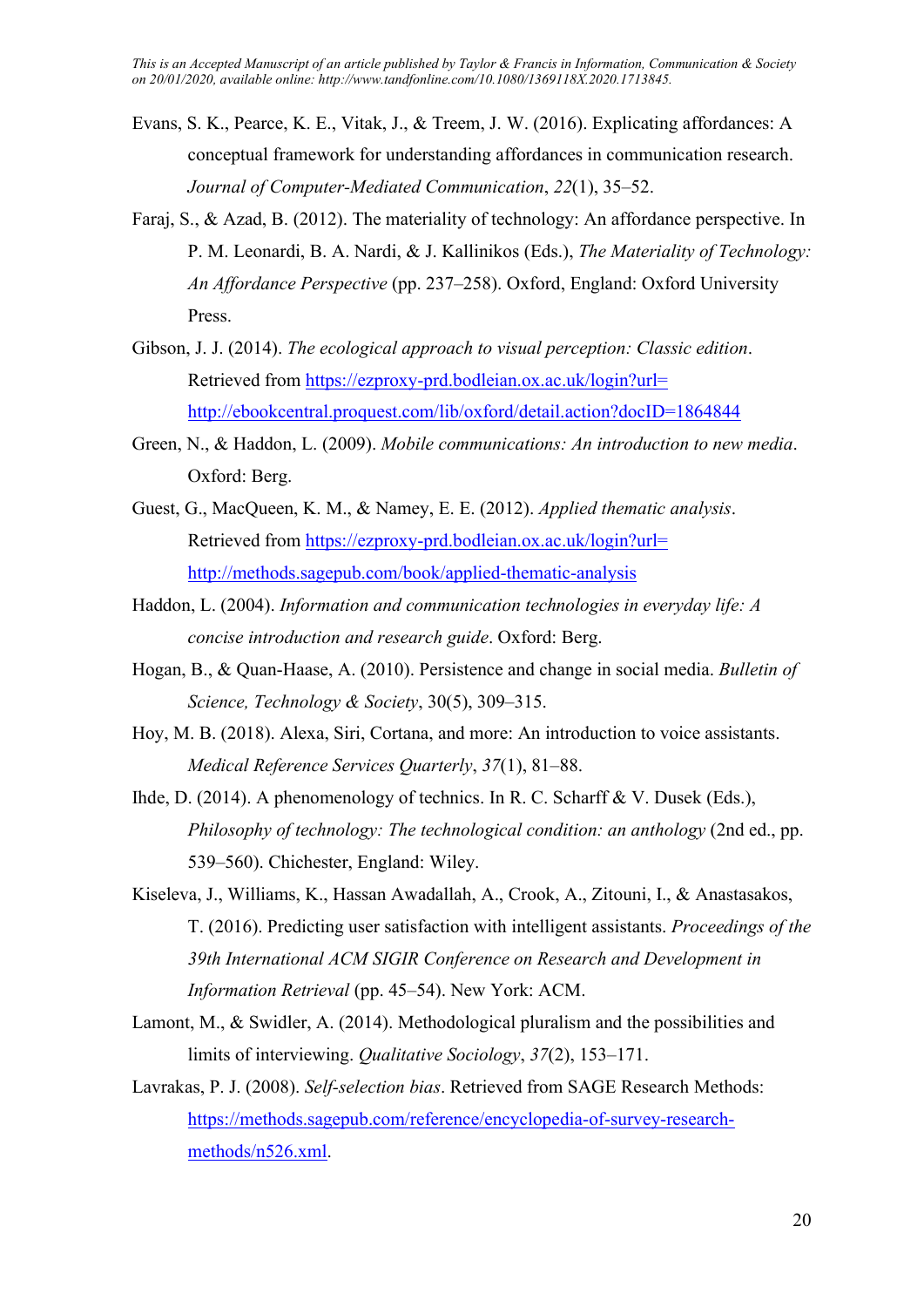- Lopatovska, I., Rink, K., Knight, I., Raines, K., Cosenza, K., Williams, H., Martinez, A. (2018). Talk to me: Exploring user interactions with the Amazon Alexa. Journal of Librarianship and Information Science, 51(4), 984–997.
- Luger, E., & Sellen, A. (2016). "Like having a really bad PA": The gulf between user expectation and experience of conversational agents. Proceedings of the 2016 CHI Conference on Human Factors in Computing Systems (pp. 5286–5297).
- Nagy, P., & Neff, G. (2015). Imagined affordance: Reconstructing a keyword for communication theory. Social Media + Society,  $1(2)$ , 1–9.
- Nielsen. (2018, September 27). (Smart) Speaking my language: Despite their vast capabilities, smart speakers are all about the music. Retrieved from https://www.nielsen.com/us/en/insights/article/2018/smart-speaking-my-languagedespite-their-vast-capabilities-smart-speakers-all-about-the-music
- Ofcom. (2019). Media nations: UK 2019 (Report No.2) Retrieved from https://www.ofcom.org.uk/ data/assets/pdf file/0019/160714/media-nations-2019-uk-report.pdf
- Porcheron, M., Fischer, J. E., Reeves, S., & Sharples, S. (2018). Voice Interfaces in Everyday Life. Proceedings of the 2018 CHI Conference on Human Factors in Computing Systems (pp. 640:1–640:12). New York: ACM.
- Pradhan, A., Mehta, K., & Findlater, L. (2018). Accessibility came by accident: Use of voice-controlled intelligent personal assistants by people with disabilities. Proceedings of the 2018 CHI Conference on Human Factors in Computing Systems (pp. 459:1–459:13). New York: ACM.
- Ryan, G. W., & Bernard, H. R. (2003). Techniques to identify themes. Field Methods, 15(1), 85–109.
- Silverstone, R. (2006). Domesticating domestication. In T. Berker, Y. Punie, M. Hartmann, & K. Ward (Eds.), Domestication of Media and Technology (pp. 229– 248). Berkshire: McGraw-Hill Education.
- Silverstone, R., Hirsch, E., & Morley, D. (1994). Information and communication technologies and the moral economy of the household. In R. Silverstone & E. Hirsch (Eds.), Consuming technologies. Media and information in domestic spaces. (pp. 13–27). London: Routledge.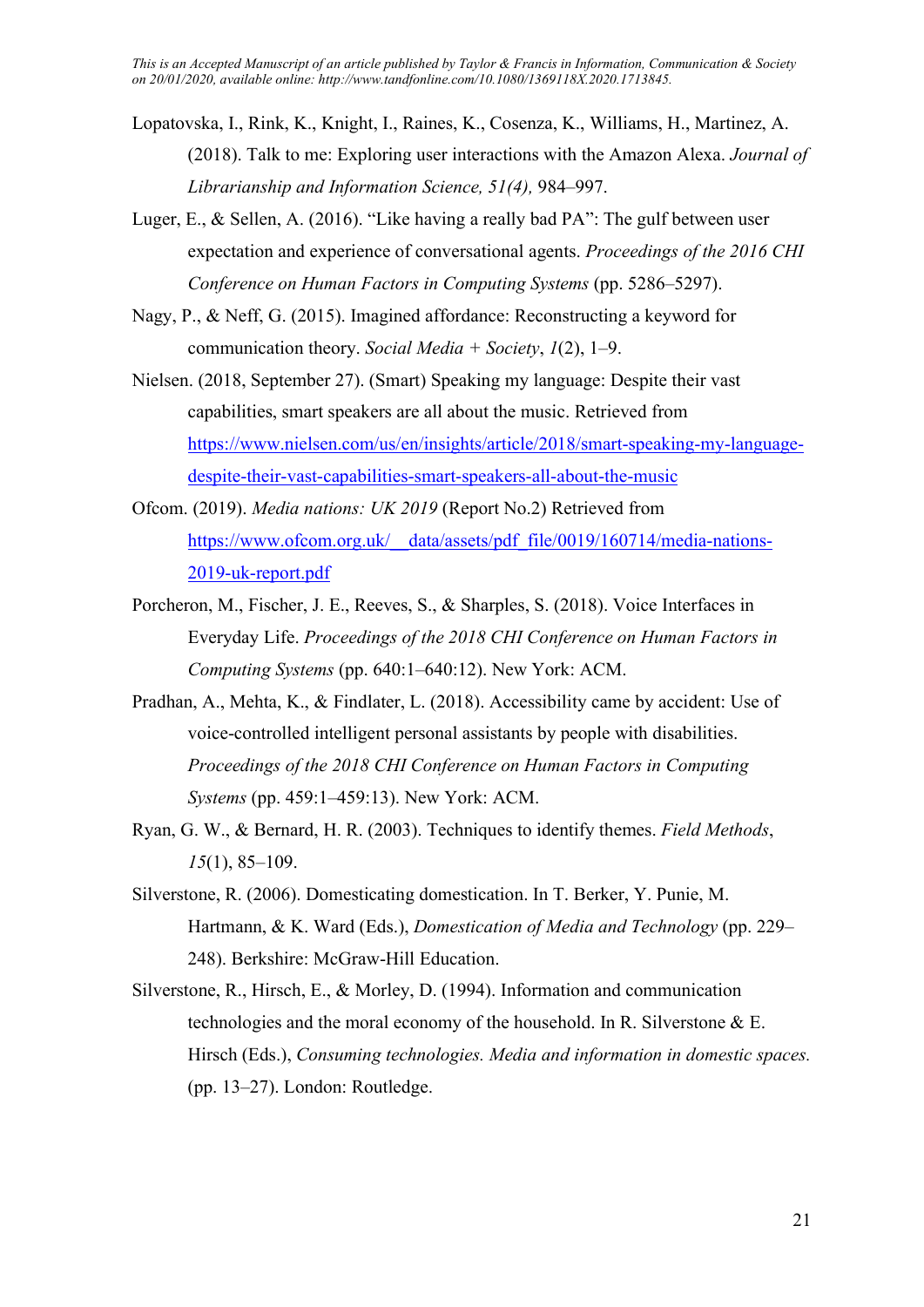Figure 1 – Our conceptualization of the relationship between affordances and use genres (based on Evans et al., 2016; Davis & Chouinard, 2016)